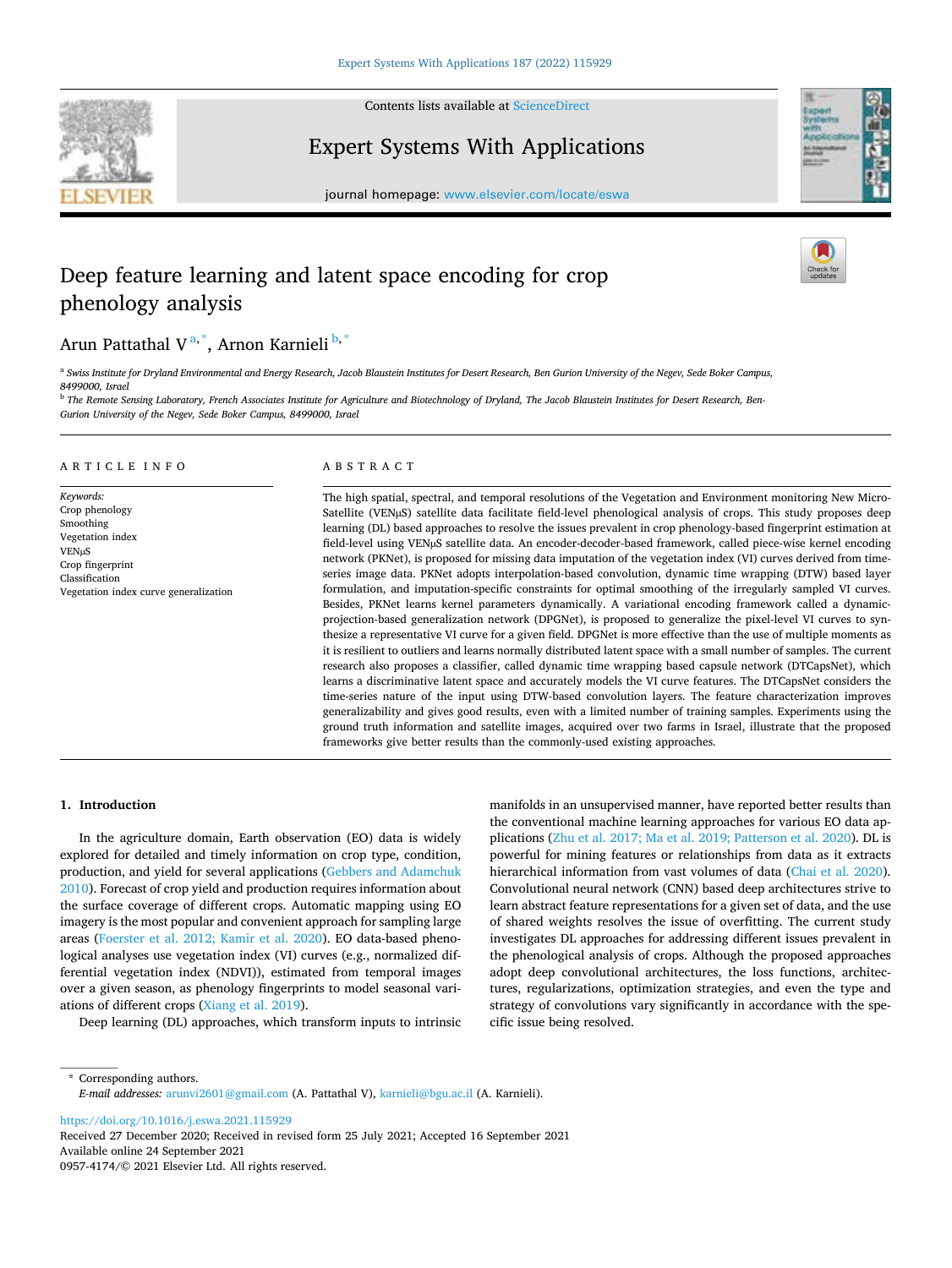A major issue in the EO data-based phenological analysis of crops is the effect of clouds, aerosols, and sensor malfunctions resulting in irregular VI curves ([Richardson et al. 2012](#page-16-0)). Most of the existing denoising approaches adopt window-based regression techniques or static-kernel-based convolution approaches requiring the parameters to be manually fine-tuned [\(Cao et al. 2018; Yan and Roy 2020\)](#page-15-0). Also, the used approaches are sensitive to the cross-domain and cross-modality shifts ([Chen et al. 2004](#page-15-0)). This study explores DL-based unsupervised feature learning to smoothen the VI curves in a learned manifold using dynamically learned kernels.

Another issue in the phenological analysis where the application of DL can have significant improvement is the generation of field-level representation of VI curves. The field-level crop phenology monitoring requires multiple VI curves obtained at the pixel level to be transformed to field level. Usually, statistical moments such as mean, mode, median, covariance, and standard deviation are used. However, the effect of outliers and increased computational complexity in considering multiple moments affect the practical utility of the approach. Also, considering specific features or trends in the curves, rather than values alone, is significant in achieving proper generalization [\(Zhao et al. 2019](#page-16-0)). The current study employs DL-based approaches to project the pixel-level VI curves to a normally distributed latent space. Although different available encoding–decoding approaches are applicable for reconstructing VI curves, the specific nature and irregular sampling of the VI curves need to be considered to get an effective characteristic representation. The field-level VI curve generation proposed in this study can also be employed to generate the phenology fingerprint (of a given crop) from the representative VI curves of multiple fields.

Comparing the phenology fingerprint of a crop with a group of VI curves is crucial in identifying the crop type or anomalies (caused by different disturbances) and thereby infer certain conditions, such as pest or disease infection, water stress, desertification, etc. The substantial shift in the phenological curves of a single crop and the inter-seasonal variations affect the use of simple Euclidean distance measures in estimating the similarity between VI curves and baseline diagnostic ones. In this regard, classifiers designed to compare the phenology using temporal VI curves need to adopt relaxed one-to-many matching strategies. The dynamic time wrapping (DTW) based similarity measures optimize the alignment of two time series by establishing one-to-many associations between data points and are tolerant to both shifts and distortions. Although these approaches account for the relative importance regarding the phase difference between reference and testing points, the weights are usually pre-defined based on prior knowledge rather than learned [\(Baumann et al. 2017](#page-15-0)). The current study proposes a DL-based approach that can model the features of VI curves accurately and can incorporate learnable DTW-based similarity computations in layers.

In summary, the current study strives to investigate the use of advanced DL approaches for resolving the issues concerning withinseason field-level monitoring of crop phenology. The main contributions of this study are [\(1\)](#page-3-0) development of a DL-based approach, called piece-wise kernel encoding network (PKNet), for effective smoothing of VI curves; [\(2\)](#page-3-0) development of an approach, called dynamic-projection based generalization network (DPGNet), to derive generalized fieldlevel representation from pixel-level representations; and [\(3\)](#page-3-0) development of a VI curve classifier, called dynamic time wrapping based capsule network (DTCapsNet), to effectively model the features of VI curves taking in to account the shifts, distortions and scale differences prevalent in them. The performance of the above-listed proposed approaches is compared with some benchmark approaches tested on the same domain.

# **2. Related studies**

This section reviews the main commonly-used approaches related to the different issues prevalent in crop phenology-based analysis. Subsection 2.1 presents different prominent approaches that apply to the smoothing of VI curves. Different encoding-based reconstruction techniques, which can be used to generalize a given set of VI curves, are reviewed in Subsection 2.2. Finally, different similarity measures and classifiers relevant in estimating the crop labels are presented in Subsection 2.3. The specific contributions of this research and the novelty of each of the proposed frameworks concerning the corresponding existing approaches are discussed in each of these subsections.

## *2.1. Machine learning and deep learning approaches applicable for smoothing/denoising*

Different recent machine learning approaches applicable for denoising or smoothing vegetation VI curves are reviewed in [Cai et al.](#page-15-0)  [\(2017\) and Zeng et al. \(2020\).](#page-15-0) Most conventional smoothing approaches adopt local regression for smoothing or filling gaps of a given series data, such as VI curves. [Weil et al. \(2017\)](#page-16-0) employed a locally weighted scatterplot smoothing function for data imputation with noisy phenological patterns. The fitting of nonlinear least squares to the asymmetric Gaussian model for NDVI smoothing is discussed by [Al-Nahhal et al.](#page-14-0)  [\(2019\).](#page-14-0) [Yang et al. \(2019\)](#page-16-0) used a weighted double-logistic function to produce gap-free NDVI time-series from original contaminated observations. Spline-based smoothing has also been employed to identify coarse resolution temporal patterns, such as the distinction between annual wet and dry season while removing the signal noise caused by individual storm events ([Patterson et al. 2020\)](#page-15-0). Although these regression-based smoothing approaches have been quite popular, static smoothing kernels ignore local variations and affect reconstruction accuracy. The Savitzky-Golay-filter-based approaches employ linear regression to fit adjacent data points with a low-degree polynomial to improve VI curves ([Shekhar 2016; Cao et al. 2018; Kong et al. 2019](#page-16-0)). However, these approaches require polynomial order and filter length to be selected appropriately to preserve spectral characteristics of VI curves and avoid extraneous oscillations. Deep convolutional autoencoderbased denoising approaches learn nonlinear feature spaces to avoid linear events, sparsity, and low-rank assumptions of the traditional interpolation methods ([Wang et al. 2019; Li et al. 2019; Lai et al. 2019;](#page-16-0)  [Kolbæk et al. 2019](#page-16-0)). However, generally, these approaches do not consider the irregular sampling of the data and series-specific features. DL-based approaches that attained success for processing irregularly distributed point data exploit local structures using permutation invariant feed-forward network to aggregate local features [\(Li et al.](#page-15-0)  [2015; Qi et al. 2017; Mao et al. 2019; Guo et al. 2020; Chai et al. 2020](#page-15-0)). Although these approaches are applicable to denoising VI curves, the effective partition and selection of point clouds remain challenging. Graph convolutional network (GCN) based point cloud processing, which builds local graphs and aggregate local features through convolution or pooling, are also helpful in the reconstruction of VI curves (S. [Wang et al. 2018; Wang et al. 2018; Wang et al. 2019\)](#page-16-0). However, the Knearest neighbors (KNN) based strategy, employed by most of these approaches, is sensitive to point cloud density.

Moreover, the multi-layer-perceptron-based learning of point coordinates ignores some explicitly defined geometric relations. In summary, most of the existing DL-based reconstruction techniques, applicable to the smoothing of VI curves, cannot adequately handle irregular sampling and rely on uniformly and densely sampled unaliased input data. Besides, simple convolutional encoder-decoder frameworks ignore the point nature of the data and cannot be effective in modeling local VI curve features. We hypothesize that effective smoothing or denoising requires latent space projection using interpolated convolution to consider the point nature and irregular sparse sampling of the data. Additionally, the data imputation should also consider the local features as well as the piece-wise reconstruction similarities.

# *2.2. Generation of field-level representation*

DL-based encoding–decoding approaches, applicable for image and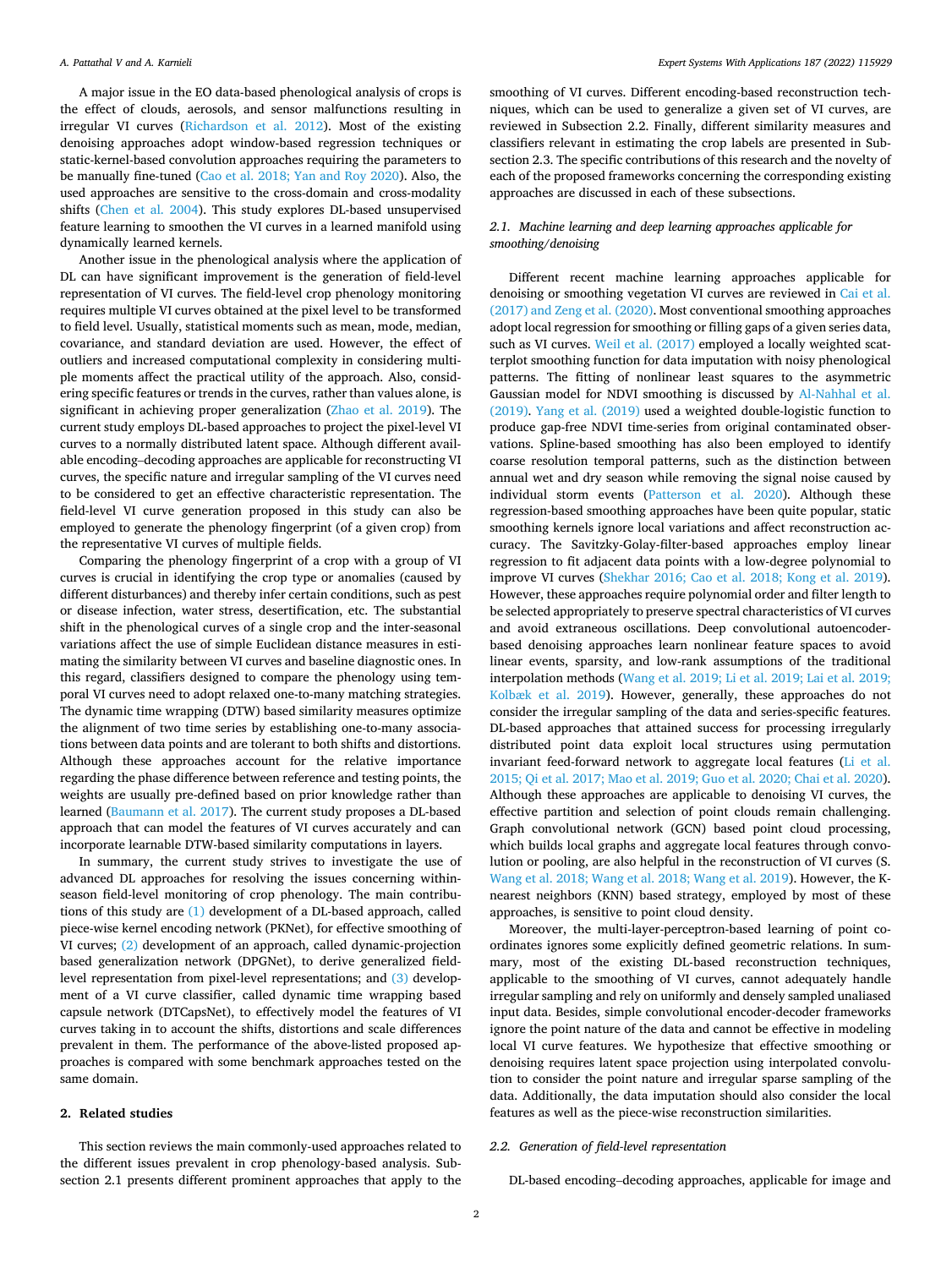signal reconstruction tasks, are relevant in generating a field-level representation of a group of pixel-level VI curves. Recent advances for learning unsupervised representations are summarized in ([Bengio et al.](#page-15-0)  [2013; Cheriyadat 2014; Girin et al. 2020](#page-15-0)). Generative adversarial networks (GANs) and alternatives learn useful latent representations for different image processing applications such as multi-view image generation, image translation, and style transfers ([Tian et al. 2018; Gui et al.](#page-16-0)  [2020\)](#page-16-0). [Wang et al. \(2018\)](#page-16-0) combined generative adversarial and perceptual adversarial losses to train two feed-forward CNNs to solve image-to-image transformation tasks. [Anirudh et al. \(2020\)](#page-14-0) used a surrogate network to approximate observation variability without the need for additional supervision or data augmentation. [Emami et al. \(2019\)](#page-15-0)  employed a spatial attention mechanism in the discriminator to help the generator focus on the discriminative regions between the source and target domains for achieving a lightweight model. However, the latent representations learned in these GAN-based approaches do not accurately model the VI curve features, and the approaches generally require a large number of training samples. Discriminative and generative variants of autoencoders are also employed for learning optimal feature representations ([Tschannen et al. 2018; Girin et al. 2020\)](#page-16-0). [Hoshen](#page-15-0)  [\(2018\)](#page-15-0) used a stochastic function to map input samples to latent codes where multiple analogies of samples were parameterized. Although the method is much faster at inference time and leverages on large datasets, the irregular sampling and the importance of local features are not considered. Zufan [Zhang et al. \(2019\)](#page-16-0) proposed a signal signal-specific feature fusion approach. However, the approach emphasizes feature modeling for classification rather than reconstruction. [Peng et al. \(2019\)](#page-15-0)  employed a fully connected neural network to jointly learn a collection of hierarchical representations and cluster assignments in an end-to-end manner by exploiting the prior invariant sample assignment. An unsupervised deep metric learning model designed by [Kang et al. \(2020\)](#page-15-0) used a spatial augmentation criterion to uncover semantic relationships among land cover tiles. [Kang et al. \(2020\)](#page-15-0) proposed a representation learning method that explicitly modeled and leveraged sample relations to encode real data manifold. However, these approaches ignore the irregular sampling and sequential nature of the VI curves. Graph-based encoding strategies have recently been proposed to encode graphs preserving their contextual and geometric information ([Kipf and Welling](#page-15-0)  [2016; Hasanzadeh et al. 2019\)](#page-15-0). Although different generative and discriminative encoding approaches have been widely employed for various applications, we hypothesize that for proper generalization of a group of VI curves, encoding to a normally distributed space should preserve the characteristic features of the VI curves and consider irregular sampling and time-series nature. To the best of our knowledge, DL has not been used for generalizing VI curves for deriving effective fieldlevel representations or phenology fingerprints.

## *2.3. Classification and fractional area estimation*

Long short-term memory (LSTM) and variants, which are optimal for the classification of time-series data, are relevant for VI curve classification. Recently, [Karim et al. \(2018\)](#page-15-0) proposed an attention mechanism for LSTM-based classification by augmenting convolutional blocks with squeeze-and-excitation blocks to improve accuracy. However, most LSTM-based approaches ignore the characteristic features of VI curves, and the Euclidean losses are prone to sampling biases. Among the recent GAN-based approaches applicable for classifying VI curves, [Hang, Zhou,](#page-15-0)  [Liu, and Ghamisi \(2021\)](#page-15-0) proposed simultaneous optimization of reconstruction and misclassification losses to take advantage of unlabeled samples. However, the approach uses one-to-one correlation-based similarity measures and is prone to shifts and distortions prevalent in VI curves. Continual learning, CNN, and elastic weight consolidation loss were employed by [Shi et al. \(2019\)](#page-16-0) to classify radiofrequency signals considering the phase shifts. Although [Han et al.](#page-15-0)  [\(2020\)](#page-15-0) illustrated CNN to generate task-specific features, the architecture failed to effectively process irregularly sampled point data with a

limited number of training samples. [Mou and Zhu \(2020\)](#page-15-0) proposed a spectral attention module that used a gating mechanism to recalibrate spectral bands adaptively. [Jiang et al. \(2020\)](#page-15-0) proposed an unsupervised discriminative reconstruction constrained GAN for hyperspectral anomaly detection, but the approach assumes class imbalance of lesser abnormal samples. In order to address the issue of limited availability of training samples, [Jia and Liu \(2020\)](#page-15-0) proposed eigenmap-based feature extraction and dimensionality compression to significantly reduce the number of parameters in the DL model. However, most of these approaches yield limited results for VI curves, where shape similarity is a major consideration for accurate recognition. Moreover, most of the existing classifiers consider VI curves as vectors ignoring the characteristic features that are physically significant in estimating the phenological similarity of crops. The capsule-based approach, proposed in [Arun and Karnieli \(2021\),](#page-15-0) addressed the modeling of crop-specific phenological events. However, the approach is computationally complex and requires a large number of training samples. DTW-based approach, proposed in Grabocka and Schmidt–Ieme (2019), used a wrapping function as an upper-level neural network to model the alignment of time-series indices in deep representation space. Another similar approach leveraged DTW to better feature extraction by employing a stochastic backpropagation scheme ([Cai et al. 2019\)](#page-15-0). The approach by [Iwana et al. \(2020\)](#page-15-0) employed a DTW-based neural unit but did not explore it for convolutional frameworks and also had the requirement of fine-tuning the slope constraint. Although DTW-based approaches have yielded acceptable results, the parameter tuning requirements affect their effectiveness and generalizability [\(Iwana et al.](#page-15-0)  [2020\)](#page-15-0). We hypothesize that DTW-based convolutional layers and capsule-based feature learning can model sequential nature and characteristic features of the VI curves effectively. The convolutional implementation of time wrapping is hypothesized to dynamically learn kernels for estimating feature-specific shape similarity correspondences of VI curves.

#### **3. Materials and methods**

This section discusses the datasets used, proposed approaches, and implementations. A brief discussion of the study area and datasets used are presented in Subsection 3.1. The proposed approaches for resolving each of the issues are discussed in Subsection 3.2. The implementation details of the proposed approaches regarding the data considered in this study are presented in Subsection 3.3.

## *3.1. Datasets*

The current study employs the Vegetation and Environment monitoring New Micro-Satellite (VENμS) data collected over two agricultural farms in Israel for field-level phenology assessment and crops monitoring [\(https://karnieli-rsl.com/ven%C2%B5s](https://karnieli-rsl.com/ven%25C2%25B5s)). The VENμS sensor is characterized by a high spatial resolution of 5 m, a high spectral resolution of 12 narrow bands in the visible to near-infrared regions of the spectrum, and a high revisit time of 2 days at the same viewing and azimuth angles. The NDVI values of barley, wheat, and potato crop fields computed over the crop years 2017–2018 and 2018–2019 are used for various analyses. The study area consists of different fields, among them 23 fields of barley, 90 fields of wheat, and 20 fields of potato. Analysis of the proposed frameworks is conducted for both years. The image metadata provided the cloud cover, and cloud masks were applied in the VENμS level-2 image data.. The actual cloud affected VI curves are used to evaluate the proposed smoothing approach. The shapefiles of crop fields, along with the cropping and harvesting information obtained from framers, serve as ancillary data for labeling the VI curves.

## *3.2. Proposed approaches*

The overall workflow involved in the phenology fingerprint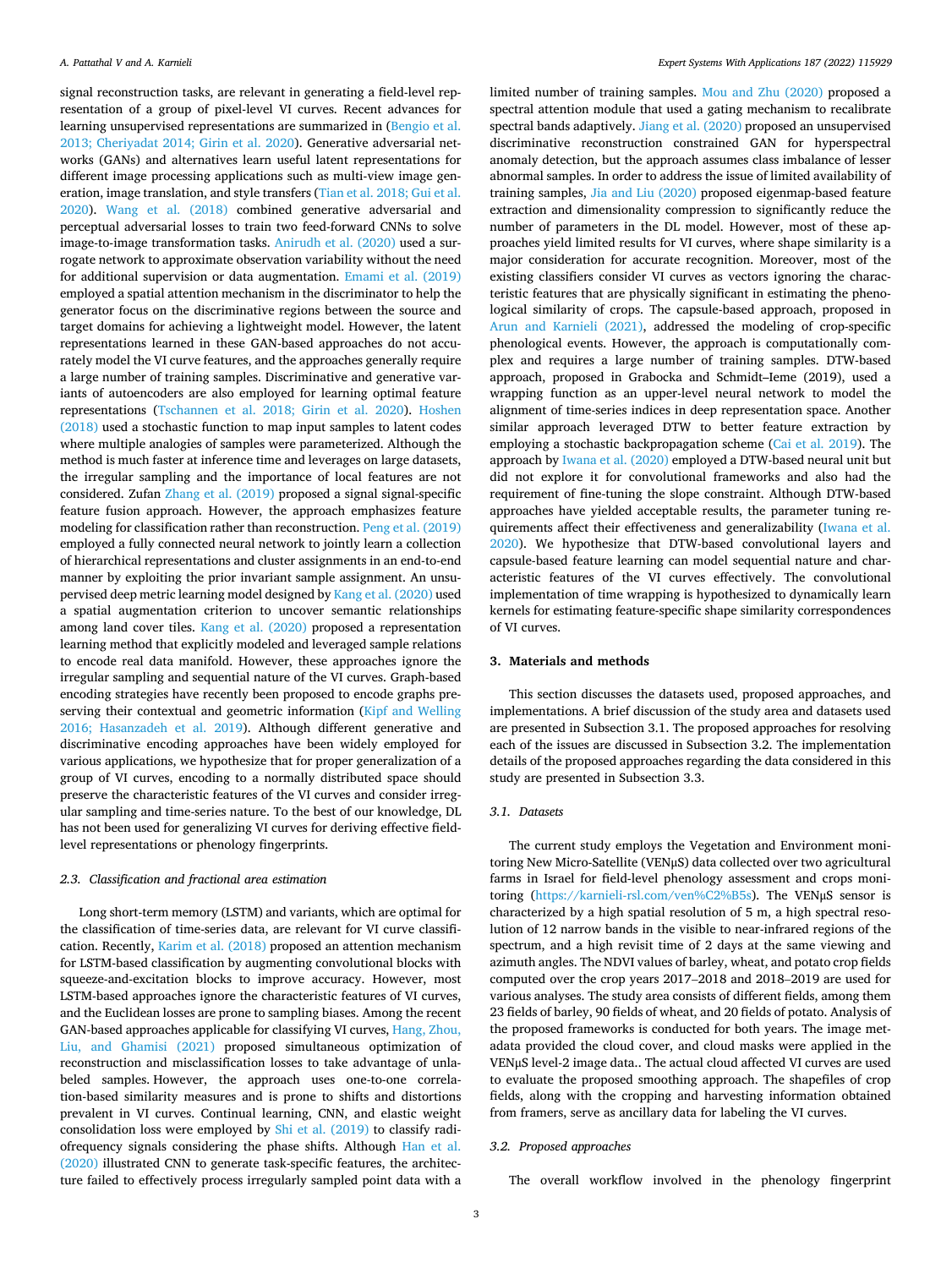<span id="page-3-0"></span>generation and analysis is summarized in Fig. 1. The shaded blocks indicate the use of the proposed approaches in resolving the issues prevalent in related analyses. The proposed smoothing framework, PKNet, adopts a dynamic kernel-based strategy to learn filter parameters from the data. The generalization framework, DPGNet, proposed in this research, is employed for obtaining representative characteristic curves for each field. DPGNet is also employed for generating phenology fingerprints of each crop from the representative curves of multiple fields. The proposed DTCapsNet classifier uses DTW layers and features specific transformations to assign crop labels to a given VI curve or detect the anomaly.

## *3.2.1. DL-based smoothing of VI curves*

In the proposed PKNet framework, presented in Fig. 2, the vectorized input VI curve is encoded to multiple scales and abstraction levels, resulting in multi-level, multi-resolution feature representations. The decoder successively synthesizes the complete data, based on the prior, starting at low-resolution feature maps (denoting large-scale structures) up to high-resolution feature maps (representing fine-scale structures). PKNet uses interpolation-based convolutional units instead of regular ones, thereby addressing the problem of the irregular nature of VI curves and modeling of local features. The interpolation-based convolution of vectorized VI curve  $\upsilon$  with a kernel  $\kappa(.)$ , centered at a location x, is implemented as:

$$
\mathbf{v}^* \kappa(\mathbf{x}) = \sum_{\mathbf{x}'} \frac{1}{N_{\mathbf{x}}} \sum_{\mathbf{k}_{\alpha}} \varphi(\kappa_{\alpha}, \mathbf{x}^{\cdot}) \mathbf{v}(\mathbf{x} + \mathbf{x}_{\alpha}) \cdot \kappa(\mathbf{x}^{\cdot})
$$
(1)

where  $\varphi$ (...) is an interpolation function that computes the weights based on a filter weight vector k<sub>α</sub> and a given input point x', and N<sub>x</sub> is the density normalization term to make the convolutions sparsity invariant. Apart from conventional hyper-parameters, interpolation-based convolution uses kernel length defined as the distance between two adjacent weight vectors to control the receptive field.

The convolution units in the encoder employ padded convolutions followed by leaky-Rectified Linear Units (leaky-ReLU) activations and pooling operations. Convolutional units following the down-sampling steps increase the number of feature maps where the stride selection and sampling factor depends on the application and the data. The decoder consists of up-sampling of the feature maps followed by a concatenation of the same with the copied encoder feature maps at the corresponding resolution. The use of skip connections resolves the issue of vanishing gradients, and the concatenated feature maps are reprojected using convolution layers. The final layer employs  $1 \times 1$  convolutions to map multiple feature maps to the desired output. For training the network, in addition to the L2 regularization loss, to ensure piece-



applicability of the proposed approaches).



**Fig. 2.** Architecture of the proposed PKNet for index curve smoothening and reconstruction (Size and shape of feature blocks represent relative differences in feature dimensions).

wise similarity, a multiscale version of the structural dissimilarity loss is also employed as:

$$
L_{SD} = \sum_{p \in \mathbf{P}} 1 - \Omega(p)
$$
  

$$
\Omega(p) = \frac{2\mu_p \mu_p^{\dot{\ }} + C_1}{\mu_p^2 + \mu_p^2 + C_1} \cdot \frac{2\sigma_p \sigma_p^2 + C_2}{\sigma_p^2 + \sigma_p^2 + C_2}
$$
 (2)

where  $P \subseteq R$  denotes the set of all relative locations on the VI curve,  $C_1$  and  $C_2$  are constants,  $\mu_p$  and  $\mu_p$ ' respectively represents the means of the patches of the reconstructed and ground-truth VI curves while  $\sigma_p$  and  $\sigma_p$ , respectively, denote the corresponding standard deviations. The means and standard deviations are computed in neighborhoods (context) of varied extents to implement multiscale measurements of structural dissimilarity.

A back-projection-based refinement is proposed to further refine the results for missing or erroneous value imputation (not applicable for improving sparsely sampled VI curves). The errors in the reconstruction of known values of the VI curve are estimated. The weighted average of the reconstruction error is computed for the known values in the context of each missing value. The weights are determined based on the spatial distance and spectral similarity of the given value with respect to the missing one. The weighted error estimated for the missing value at the i<sup>th</sup> position of the VI curve is computed as:

$$
\delta E_i = \sum_{j \in C_i} \left( e^{-(\left(p_i - p_j\right) + \lambda \left(v_i - v_j\right)\right)} \delta E_j \tag{3}
$$

where  $\delta E_j$  is the reconstruction error of the known value at the j<sup>th</sup> location of the VI curve,  $\lambda$  is the normalizing factor,  $C_i$  denotes the spatial context of the i<sup>th</sup> position on the VI curve,  $p_i$  and  $p_j$  are the i<sup>th</sup> and j<sup>th</sup> positions, and v<sub>i</sub> and v<sub>j</sub> are the values on the reconstructed curve at the i<sup>th</sup> and j<sup>th</sup> locations.

*3.2.1.1. Generation of field-level representation.* This study also investigates the application of DL in learning a generalized or abstract representation of a group of VI curves in the context of crop classification. In this regard, DPGNet employs a variational autoencoder (VAE) based network to estimate the generative and encoding models  $G_{\Theta}$  and D<sub>*ϕ*</sub>, respectively, for a group of VI curves. The nonlinear encoder function D*ϕ* maps the group of VI curves to a low-dimensional manifold representation while  $G_{\Theta}$  decodes the latent vectors back to the corresponding VI curves. It may be noted that the approach employs interpolation-based convolution (Subsection 3.2.1) instead of normal convolution. The architecture of DPGNet adopted in this study is presented in [Fig. 3.](#page-4-0) The skip connections are employed to resolve the vanishing gradient problem. As shown in the figure, mean  $(\mu)$  and standard deviation (σ) vectors are used to sample the latent vectors **Fig. 1.** Workflow of phenology-based crop analysis (Shaded boxes denote the using the reparameterization trick, ensuring that the latent vectors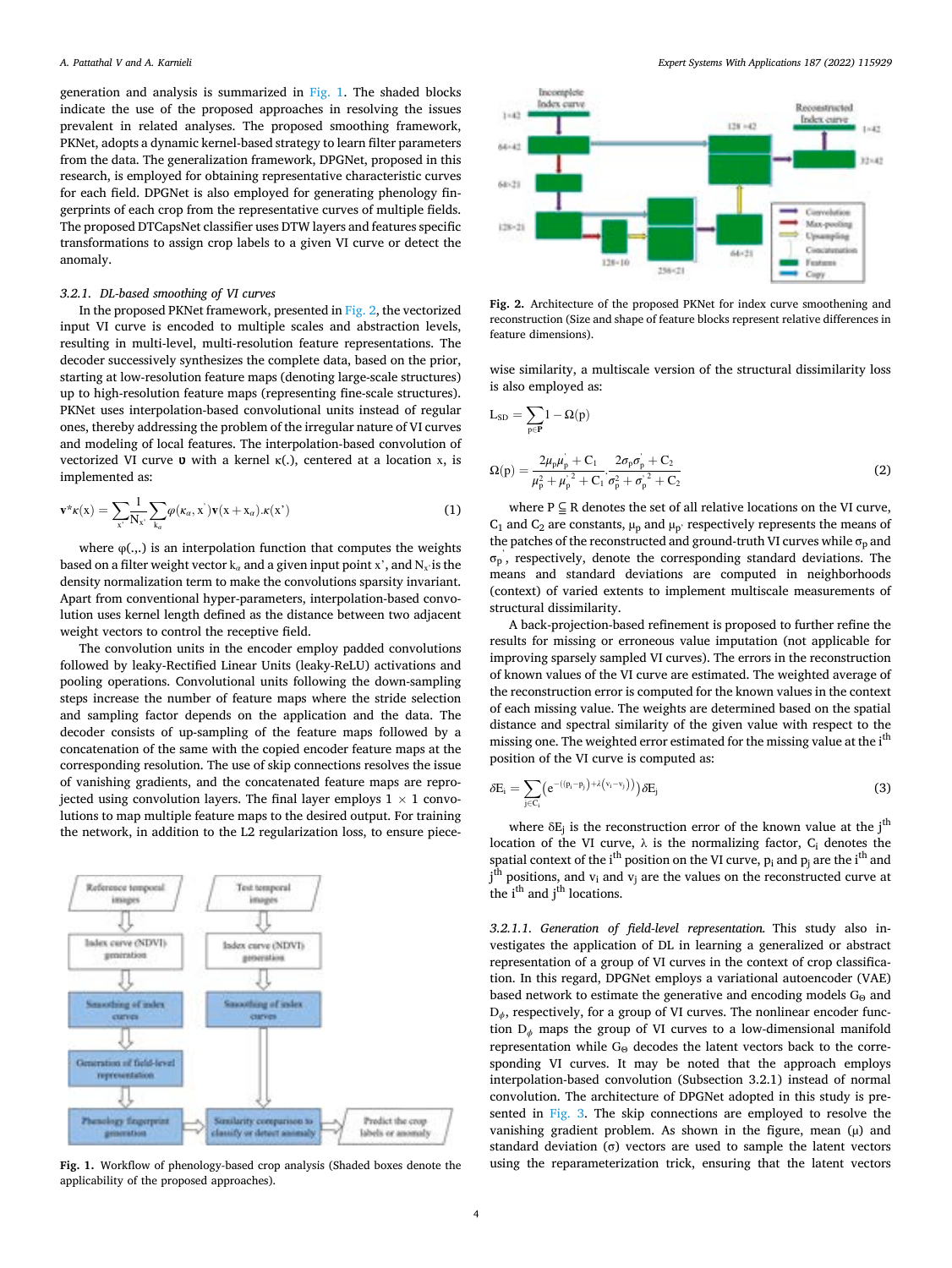<span id="page-4-0"></span>

**Fig. 3.** Architecture of the proposed DPGNet for representative index curve generation (Size and shape of feature blocks represent relative differences in feature dimensions).

considers the VI curve features. The estimation of fractional area coverage is also investigated based on the anomaly of a given VI curve from its representative curve. The proposed DTCapsNet classifier uses DTW-based convolutions and capsule units instead of normal neural units. Capsules are a group of neurons that model characteristics of features as the orientation of their output vectors. The architecture of DTCapsNet, adopted in this study, is presented in [Fig. 4.](#page-5-0)

As shown in [Fig. 4,](#page-5-0) the input VI curves are fed to successive convolutional units, where max-pooling layers follow the second and third convolutional units. Unlike regular convolutional units, DTW-based nonlinear units ([Iwana et al. 2020\)](#page-15-0) are implemented in a convolutional framework for feature extraction. The activation of a given DTW node n is computed as:

$$
L_{VAE} = E_v \big[ E_{q_r(z|v)} [-\log(p_{\tilde{I}}(v|z))] \big] - E_v \big[ D_{KL}(q_r(z|v) || N(z|\mu_y, I)) \big] - \beta D_{KL} \bigg( q_r(z) || \prod\nolimits_{j=1}^d q_r(z_j) \bigg) \tag{4}
$$

follow a unit Gaussian distribution.

The learned models ( $G_{\Theta}$  and  $D_{\phi}$ ) will be able to describe the manifold of the VI curve variability accurately. Any arbitrary observation  $v_i$  of an VI curve belongs to the set  $v_i \in \{G_\Theta(z) : z \in \mathbb{R}^k\}$  and thus can be equivalently represented by a corresponding low-dimensional vector z  $E \in \mathbb{R}^K$  in the latent space of the generative model G<sub>Θ</sub>. As the output of VAEs varies smoothly with changes of the latent variables [\(Kingma and](#page-15-0)  [Welling 2014](#page-15-0)), the latent representations generalize the group of VI curves effectively and are robust to outliers. Unlike the existing VAEs, the loss function of DPGNet is composed of a fitting data term (maximizing the data likelihood) and a latent compression term (enforcing that  $q(z|v)$  stay close to the latent prior  $p_{\theta}(z)$ ) along with label information embedding factor as:

where v is the input VI curve,  $\mu$ <sup>y</sup> is the posterior mean of class y, z is the latent representation,  $q_r(z|v)$  is the encoding distribution,  $p_{\tilde{I}}(v|z)$  is the decoding distribution, d is the dimension of the latent space modeled by the encoder, β is the entanglement penalty factor, and  $D_{KL}$ (.||.) is the Kullback–Leibler divergence. Although penalizing  $D_{KL}(q_r(z|v)||N(z|\mu_y, I))$  facilitates disentanglement amounts to the loss of the information about v stored in z resulting in a poor reconstruction. The reformulation adopted in equation (4) resolves the effect of the stochastic sampling in the latent code, where the last term measures the dependence for multiple variables. In addition,  $p_{\tilde{I}}(z)$  is considered as a mixture of unit Gaussians and is conditioned on the label information to refine the latent space based on the class label information. The embedding of label information obviates the need to marginalize over all classes to compute the K-L divergence.

The DPGNet constraints latent representations of the given group of pixel-level VI curves to be in unit Gaussian, preserving the crop-specific information. The mean of the distribution is sampled and decoded to yield the representative VI curve for the given field. A similar approach is used to obtain the phenology fingerprint of a given crop from a group of characteristic curves. Instead of sampling the mean value, a bundle of curves in the range of one standard deviation around the mean is also averaged to get an alternate characteristic representation.

*3.2.1.2. Feature-based similarity estimation.* This subsection proposes a VI curve classifier that estimates shape-based similarity and effectively

$$
a_n = \phi\left(\sum_{(i,j)\in M} \left\|w_{n,i} - x_j\right\|\right) \tag{5}
$$

where  $\times$  is a vector of the input values  $\mathbf{x}_1, ..., \mathbf{x}_m$  and  $\mathbf{w}_n$  is a vector of the respective weights  $w_{n,1},..., w_{n,m}$  to the node n. The function  $\phi(\cdot)$  is a nonlinear activation function applied to the result, and M is a set of all the matched pairs between  $\times$  and  $w_n$  computed using the dynamic wrapping approach discussed in [\(Iwana et al. 2020](#page-15-0)). In addition to modifying the neural units, the convolution operation is also modified to consider the specific characteristics and noisy nature of the VI curves. An interpolation-based convolution (Subsection 3.2.1) is employed instead of the normal convolution.

The feature tensors from convolutional layers form the feature capsules (FCs) (as shown in [Fig. 4\)](#page-5-0) and are connected to each of the class capsules. The length of FC's output vectors denotes the likelihood of finding the corresponding feature/pattern, while the orientation denotes the instantiation parameters. Unlike the regular Capsulenet [\(Sabour](#page-16-0)  [et al. 2017\)](#page-16-0), DTCapsNet appends the features derived at different hierarchies (for modeling the local and global features) to obtain the feature capsules. The capsule layers employ a DTW-based dynamic routing to refine the transformations in conjunction with the back propagations. Unlike in the regular capsule network implementations, the dynamic routing is modified to consider the shape and characteristic features of the VI curves. In this regard, the log priors that measure the similarity between the output of the j<sup>th</sup> spectral class capsule  $(e_i)$  and the prediction vectors  $\widehat{u}_{j/i}$  is computed as:

$$
b_{ij}^{k} = b_{ij}^{k-1} + \sum_{m,n \in M} \|e_j^{k-1}{}_{m} - \widehat{u}_{j/i}^{k-1}{}_{n}\|^2
$$
 (6)

where  $b_{ij}$ <sup>k</sup> denotes the logits at each iteration k, and M is the set containing the indices of elements along the warping path between the e<sub>j</sub><sup>k-1</sup> and  $\widehat{u}_{j/i}^{k-1}$ . The wrapping path between two vectors is computed according to the discussions in [\(Cuturi and Blondel 2017; Iwana et al.](#page-15-0)  [2020\)](#page-15-0).

The 1D capsules, shown in [Fig. 4,](#page-5-0) learn features of VI curves and their characteristics in conjunction with the objective of crop classification. The DTW-based shared convolution weights and GAN-based data augmentation, coupled with a reduction in the number of hyperparameters are the characteristics of the proposed approach. The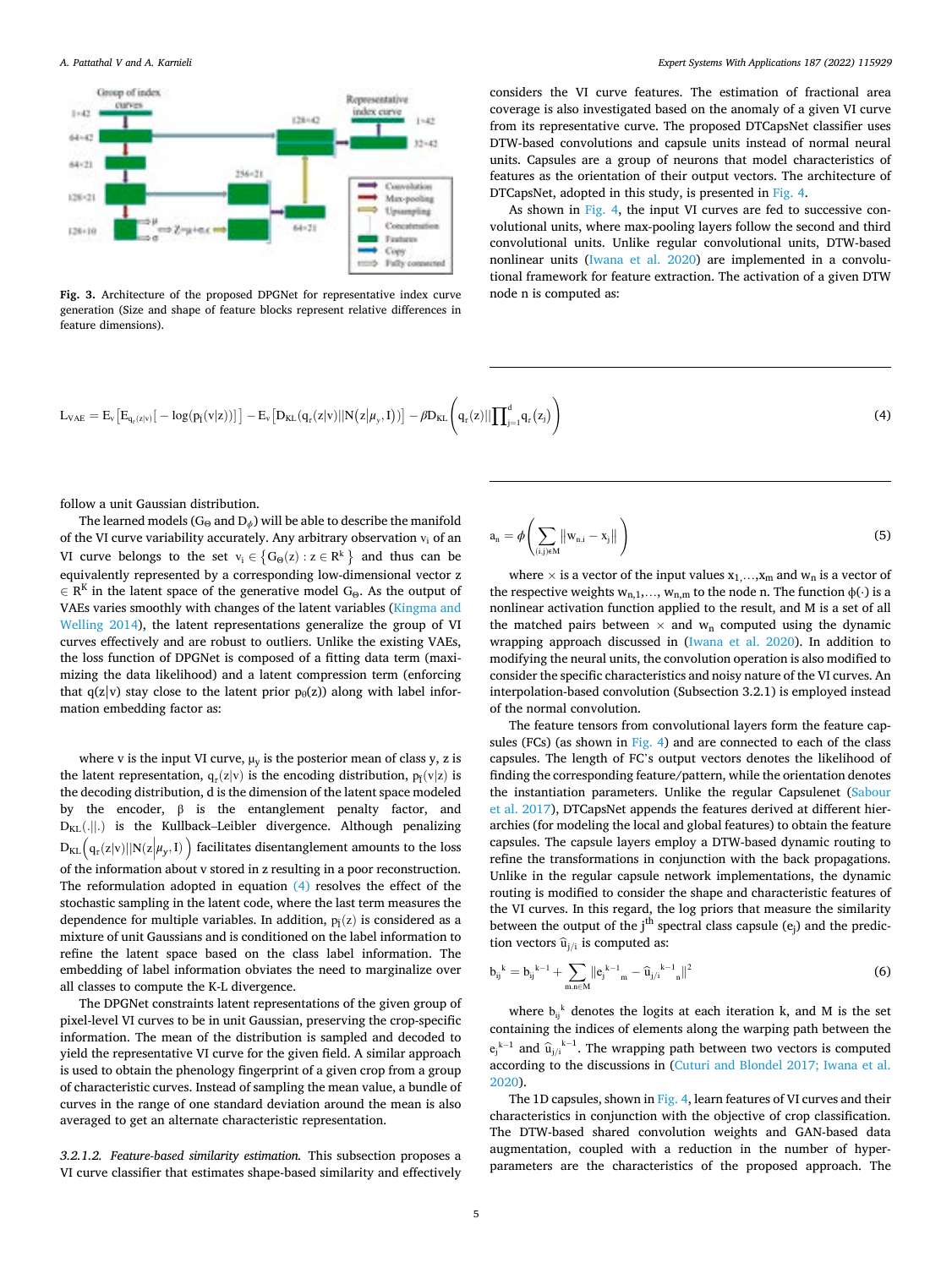<span id="page-5-0"></span>

**Fig. 4.** Architecture of the proposed DTCapsNet classifier (Size and shape of feature blocks represent relative differences in feature dimensions).

cross-entropy loss is minimized to train the network weights. To model DTCapsNet for estimating fractional abundances from field-level VI curves, the normalized length of the output vector of each class is used as an estimate of the fractional abundance.

# *3.3. Implementation details of the frameworks considered in the current study*

This subsection discusses the design and optimal hyper-parameter settings of each of the architectures and approaches proposed and compared in the current study. It is worth noting that the architectures and hyper-parameters need to be fine-tuned concerning the input data. The configurations adopted are discussed in the following subsections.

## *3.3.0.1. Smoothing of NDVI curves*

The encoder-decoder-style PKNet, employed for solving missing data imputation as shown in [Fig. 1](#page-3-0), uses multi-size kernels of sizes  $1 \times 2$ ,  $1 \times$ 3,  $1 \times 5$ ,  $1 \times 7$ , and  $1 \times 9$  in the encoder and decoder streams. The padded convolutions are followed by ReLU activations in all layers except the last two decoding layers that use tanh activation. The stride of pooling and unpooling layers is kept to two for respectively halving and doubling the resolution of the resulting feature maps. Convolutions following down-sampling steps double the number of feature maps while is halved by the convolutions following upsampling. The convolution kernels use Gaussian interpolation (as the interpolation function) and the Gaussian bandwidth (3 $\sigma$ ) is fixed to 0.1. The number of filters in the first encoding unit is empirically set to 32.

The input data is jittered by a zero-mean Gaussian noise with 0.02 standard deviation at selected random locations. The network is trained for 480 epochs with an initial learning rate of 0.001 and a decay rate 0.7 every 80 epochs with batch size 30. Hyper-parameter optimization, proposed in [\(Bochinski et al. 2018\)](#page-15-0), is employed to optimize the parameters of the proposed network. The mean squared error (MSE)-based loss and cosine dissimilarity loss (Arun et al. 2019), along with the proposed piece-wise dissimilarity loss, are employed to learn the network weights. For implementing multiscale structural dissimilarity measurements, the context extents are varied from 1, 3, 5, 7, and 9.

The implementations of benchmark denoising approaches are directly adopted from the corresponding literature. In the least-squarebased fitting approaches ([Yang et al. 2019; Al-Nahhal et al. 2019\)](#page-16-0), the key temporal points and parameter sets are decided based on the phenological growth transitions, planting, heading, and harvesting information obtained from the farmers. For the spline-based ([Patterson](#page-15-0)  [et al. 2020\)](#page-15-0) and Savitzky-Golay-filter-based ([Cai et al. 2017\)](#page-15-0) approaches, the smoothing parameter, upper-envelope iterations, upperenvelope strength, and stiffness adaptation strength are respectively set to 2.34, 3, 7, and 0.49 using 10-fold cross-validation. The

hyperparameters for the approach by [Lai et al. \(2019\)](#page-15-0), such as learning rate, momentum rate, and training epochs, are respectively set to 0.3, 0.1, and 800. A total of 6 hidden layers are employed with respective dimensions as 36, 18, 12, 12, 18, and 36. The approach by [Chai et al.](#page-15-0)  [\(2020\)](#page-15-0) is implemented as a fifty layer framework including 19 convolutional (with ReLU activation), max-pooling, up-sampling, and concatenate layers. In all the DL-based approaches, adopted as benchmarks in the current study, max-pooling and upsampling layers respectively downscale and upscale the resolution of the features by a factor of 2. Also, a hyperparameter optimization technique, discussed in ([Gulcu and Kus 2020\)](#page-15-0), is employed to optimize the network parameters.

#### *3.3.0.2. Generation of field-level representation*

The generative and encoder models of the proposed DPGNet are learned from the given group of VI curves. The latent space dimension is empirically set to be 10 ( $K = 10$ ) as it adequately captures the variability of the VI curves of different crops (potato, barley, and wheat) considered in this study. The encoder network constitutes of two convolutional units where downscaling halves the resolution of the feature maps and convolution doubles the number of features. The number of filters of the first convolution unit is set to 32. All the layers employed multi-sized kernels of sizes  $1 \times 2$ ,  $1 \times 3$ ,  $1 \times 4$ ,  $1 \times 5$ ,  $1 \times 7$ , and  $1 \times 9$  pixels. A fully connected two-layer network is found to be optimal for sampling (through reparameterization) the 10-dimensional latent space. The decoder network employs three convolutional units, of which two are followed by upsampling layers (scale factor  $= 2$ ). The decoding convolutional layers, except the last layer, halve the number of features. The last decoding convolution layer combines all the features to reconstruct the VI curves and uses tanh activation function.

Hyper-parameter optimization, proposed in [Bochinski et al. \(2018\)](#page-15-0), is employed to optimize the parameters of DPGNet. The MSE-based loss, cosine dissimilarity loss, and the proposed piece-wise dissimilarity loss are minimized to learn the network weights. The context extents are varied from 1, 3, 5, 7, and 9 for implementing the multiscale measurements of structural dissimilarity. The network is trained for 250 epochs using batch optimization with a mini-batch size equal to one-third of the total amount of training data for each field.

Different benchmark reconstruction approaches discussed in this study are implemented based on the descriptions in the corresponding research papers. The optimization approach, proposed in [Gulcu and Kus](#page-15-0)  [\(2020\),](#page-15-0) is adopted to fine-tune the hyper-parameters of the DL-based reconstruction models. For implementing the approach by [Hoshen](#page-15-0)  [\(2018\),](#page-15-0) the settings of unconditional generative model, VAE encoder and mapping module are adopted from the literature with the latent code dimension set to 36. Besides, a learning rate of 0.3 is used across all parameters that are updated with every training batch.

The method by [Wang et al. \(2018\)](#page-16-0) is implemented by alternatively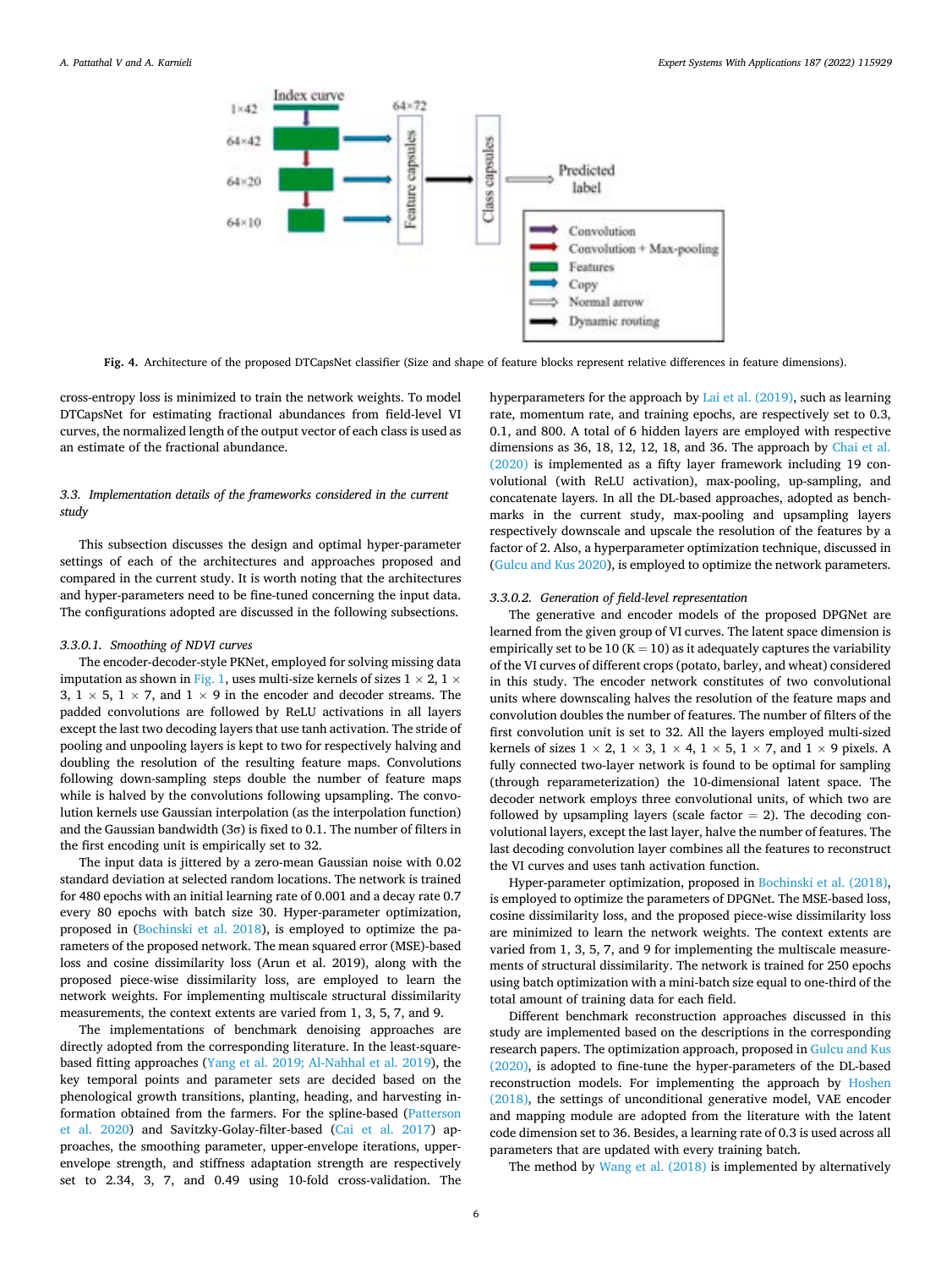optimizing the discriminator and transformation networks using Adam solver with a learning rate of 0.001 and a momentum of 0.5. The hyperparameters for balancing the influence of generative and perceptual adversarial losses are empirically set to 1. The results reported for [Anirudh et al. \(2020\)](#page-14-0) are obtained using a 12-layered network that is optimized using RMSProp with learning rates set as 0.01 and 0.03, respectively, for the first and second inner loop iterations. The encoderdecoder approach, proposed in [Kang et al. \(2020\),](#page-15-0) is implemented as a 10-layer framework with a fully connected mapping layer separating the encoder and decoder. The filter sizes are empirically set to be  $1 \times 3$  and a number of filters are set to be 256 in all layers except the last layer.

## *3.3.0.3. Classification and fractional area estimation*

In the proposed implementation of DTCapsNet, the cross-entropy loss is minimized for training the network. The features used as 'feature capsule-1′ are not translation invariant as they are derived before pooling. The max-pooled features used for 'feature capsule-2′ and 'feature capsule-3′ capture the feature hierarchies for effectively modeling the VI curves. For crops having similar VI curves, consideration of pooled features improves the separability and classification accuracy. Instead of using max pooling for capsule-2 and capsule-3, the dilated convolution has also been experimented with.

DTCapsNet has 32 1D-filters in the first, second, and third convolution units in the current implementation. The sizes of filters in each layer are  $1 \times 3$ ,  $1 \times 5$ ,  $1 \times 7$ , and  $1 \times 9$ , and for each size, there are 16 filters in each unit aggregating to 64. For the NDVI curves, having a length of 42, the dimensions of the output of the first, second, and third convolution units are  $64 \times 42$ ,  $64 \times 20$ , and  $64 \times 10$ , respectively. The final feature vector, having a length of 72 (42  $+$  20  $+$  10), comprises features (of the NDVI curves) at different hierarchies. In other words, the feature capsules have nine channels of convolutional 8D-capsules. The mini-batch size for training is set to 80; the momentum for backpropagation is set to 0.3 (obtained through cross-validation); the learning rate is initially set to 0.4 and is depreciated by a factor of 2 after every 50 epochs. Hyper-parameter optimization, proposed in [Bochinski et al. \(2018\),](#page-15-0) is employed to optimize the parameters of DTCapsNet. As the length of the class capsule's output vector is used as an estimate of the fractional abundance, no further network modification is required to estimate the fractional area covered by each crop in a given field (represented by the field-level VI curve).

The implementation of baseline classifiers applicable to the classification of VI curves is adopted from the corresponding literature. The approach, proposed by [Rubwurm and Korner \(2017\)](#page-16-0), is implemented as an 8-layer cascaded LSTM classifier trained using Adam optimizer. The framework, discussed in [Jia and Liu \(2020\),](#page-15-0) is adopted as constituting 3 dual-scale convolution and bi-channel fusion units. The RMSprop algorithm is employed, with a learning rate of 0.006 and weight decay of 0.005, to optimize the framework. As for all the DL-based benchmark approaches, the hyperparameter optimization in [Gulcu and Kus \(2020\)](#page-15-0)  is employed to fine-tune the hyperparameters such as the number of filters, network depth, and size of filters. The approach proposed in [Mou](#page-15-0)  [and Zhu \(2020\)](#page-15-0) is implemented as an end-to-end trainable 10-layer CNN framework consisting of a spectral attention module. The parameters and optimization settings as recommended in the corresponding literature along with a with learning rate of 0.006 are adopted to train the network. The GAN-based approach proposed by [Hang et al. \(2021\)](#page-15-0) is implemented as composed of a 4-layered encoder module, 4-layered decoder module, and 4-layered classifier module. The hyper-parameters for balancing the influence of generative adversarial loss and perceptual adversarial loss are empirically set to 0.2 and 0.06, respectively, while the fusion weights are set to be 0.26, 0.34, and 0.40. A similar GAN-based approach, discussed in [Jiang et al. \(2020\),](#page-15-0) is implemented as an 8-layer autoencoder framework. The framework is trained using adversarial loss constrained by enhanced representation and shrink constraints, each having a scale factor of 1.

Among the baseline spectral unmixing approaches considered in this

study, [Dou et al. \(2020\)](#page-15-0) is implemented as an autoencoder framework where the encoder and decoder are trained alternatively. An Adam optimizer is employed with a learning rate of 0.008 and momentum of 0.7. Besides, the hyperparameters such as neighborhood are set to 1, and the scale factors of loss functions are respectively set to 0.5, 1, 1, and 10. For the approach by Qian et al.(2020), a 6-layered feed-forward network is used to implement linear mixing for blind unmixing. The RMSprop algorithm is employed, with a learning rate of 0.07 and weight decay of 0.002, to optimize the framework. For implementing the unmixing architecture discussed in [Borsoi et al. \(2019\),](#page-15-0) a 6-layer network with ReLU activations is trained using Adam optimizer with a mini-batch size equal to 100. The scaling factors to constrain the latent representations are empirically selected to be 0.3 and 0.01. [Su et al. \(2019\)](#page-16-0) proposed the benchmark unmixing approach, which is implemented with the hyperparameters for the regularizations on the mixing matrix and abundance fractions both set to 0.1.

## **4. Results**

To verify the effectiveness of the proposed methods, extensive experiments have been conducted using VI curves derived from VENµS satellite images. The ablation analyses of the proposed frameworks are discussed in Subsections 4.1.1, 4.2.1, and 4.3.1, and Subsections 4.1.2, 4.2.2, and 4.3.2 present comparative analysis of the proposed approaches with the benchmark approaches in the corresponding domain. Peak signal to noise ratio (PSNR) is used to evaluate the effectiveness of the reconstruction methods (denoising and generalization approaches). Confusion-matrix-based Kappa statistics is applied to evaluate the classification results. High values of PSNR and Kappa statistics indicate high accuracy. The Z-score-based test statistics (discussed in [Herrmann et al.](#page-15-0)  [\(2013\)\)](#page-15-0) is employed to analyze the significance of the results presented in this study.

## *4.1. Smoothening of field-level NDVI curves*

The pixel-level NDVI curves are used to train PKNet. Different downscaling strategies such as bilinear, bi-cubic, and nearest neighbor interpolations are employed to generate training and testing samples. Multiple downscaling strategies are adopted to avoid the bias of the trained network towards a particular approach. A GAN-based augmentation, similar to the one adopted in Zhiwen [Zhang et al. \(2019\),](#page-16-0) is also used to increase the number of training samples. Besides, a random approach is employed to remove values or add Gaussian noise at irregular intervals. The effectiveness of denoising is also tested on samples affected by the cloud. PKNet is extensively analyzed over the data of three crops over two consecutive crop years. The reconstruction PSNR, measured between the original ground truths and the corresponding smoothened (reconstructed) VI curves, is used to evaluate the missing data imputation/denoising approaches.

#### *4.1.1. Ablation analysis of PKNet*

Analyses of the effect of the different modules on PKNet are presented in Table 1. As is evident, the interpolated convolution (Subsection 3.2.1), instead of the normal convolution, significantly improves the PSNR. The improvement in accuracy can be attributed to the

#### **Table 1**

Comparative analysis of the effect of architectural variations for PKNet for 60% of training samples.

| Architectural variations                       | <b>PSNR</b> |
|------------------------------------------------|-------------|
| PKNet without using interpolated convolution   | 29.63       |
| PKNet without using DTW-based convolution      | 30.76       |
| Stacked denoising autoencoder                  | 23.12       |
| Stacked denoising variational autoencoder      | 25.47       |
| PKNet without back-projection-based refinement | 32.53       |
| <b>Proposed PKNet implementation</b>           | 35.81       |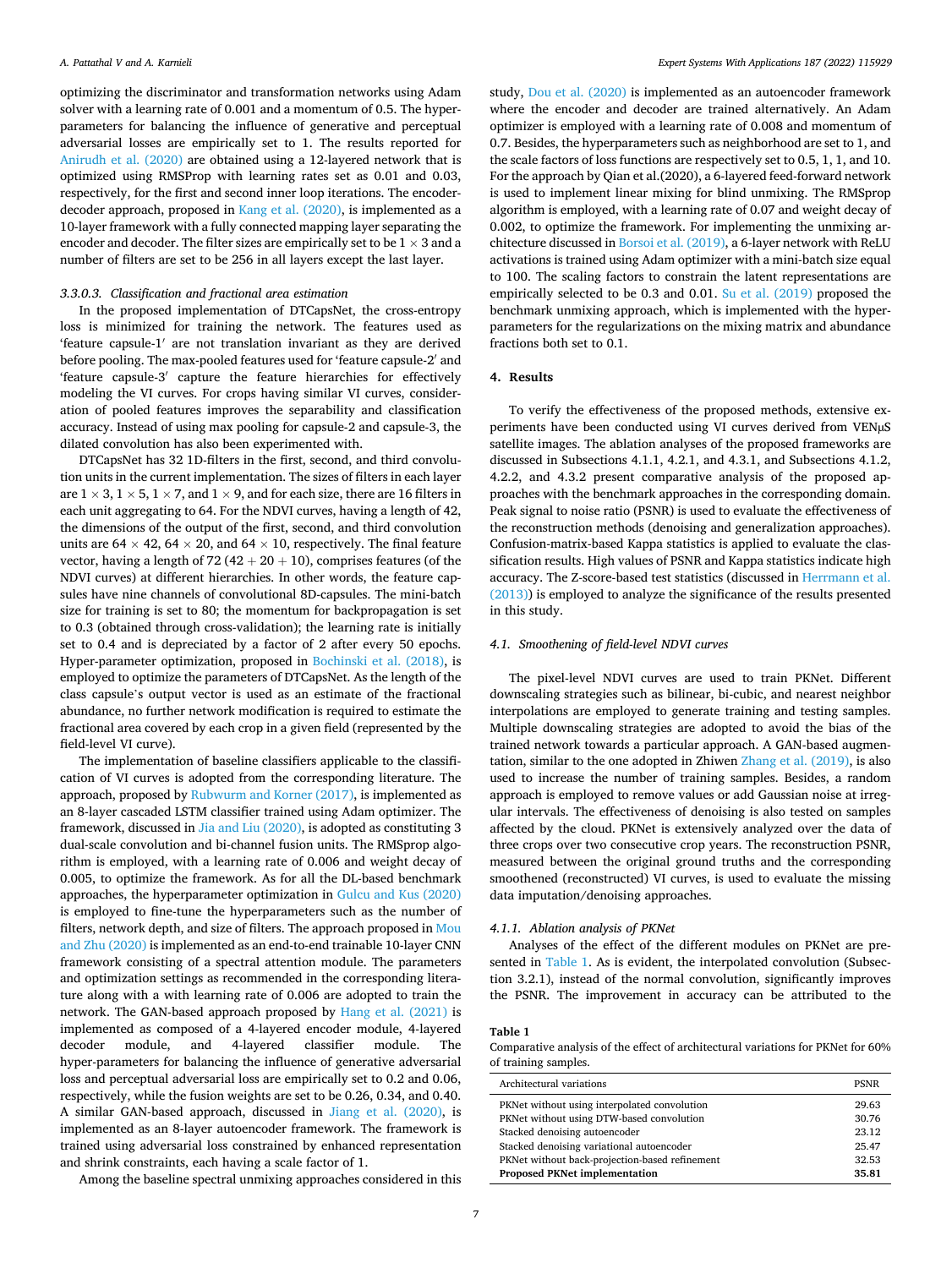#### *A. Pattathal V and A. Karnieli*

#### **Table 2**

Analysis of the effect of proposed losses/constraints on PKNet.

| Losses/Constraints                      | <b>PSNR</b> |
|-----------------------------------------|-------------|
| PKNet without piece-wise loss           | 32.19       |
| PKNet without cosine dissimilarity loss | 33.53       |
| <b>Proposed PKNet implementation</b>    | 35.81       |

learnable interpolation implemented through convolution. In addition, the proposed strategy facilitates an adaptive receptive field (Subsection 3.2.1), unlike in conventional CNNs, which further improves the handling of missing data. The better performance of the PKNet, compared with the stacked denoising autoencoder ([Ca et al. 2010](#page-15-0)) and stacked denoising VAE ([Im et al. 2015\)](#page-15-0), is due to the use of upsampling layers in conjunction with the skipped connections. The VAE requires more training samples and also suffers from reconstruction blur as it attempts to learn the true posterior distribution through optimization of the variational lower bound. The proposed back-projection-based refinement (Subsection 3.2.1) exploits the prior information about the input to give a significant improvement in reconstruction PSNR.

An analysis of the effect of proposed constraints on reconstruction accuracy is summarized in Table 2. As is evident, the use of piece-wise loss (Subsection 3.2.1) significantly improves the reconstruction PSNR. It is also observed that the proposed constraints (Subsection 3.2.1) significantly reduce the training sample requirement as they facilitate learning the intrinsic manifold of the data. The performance of PKNet can be attributed to the proposed constraints, losses, and interpolation-based convolutions.

Analysis of the sensitivity of PKNet shows that an increase in network depth, number of filters, and filter size improves the accuracy to a limit beyond which it deteriorates or saturates. The use of multi-sized kernels and skip connections significantly improves the results without mainly affecting the execution time. An illustration of the sensitivity analysis of the network layers toward network parameters is presented in Fig. 5. The higher the PSNR, the better the reconstruction. Experiments indicate that the proposed back-projection makes PKNet less sensitive to the change in network depth. The increase in kernel size and the number of kernels improve the accuracy to a limit, but the trend saturates or deteriorates gradually. The variational encoding results in better accuracy

#### **Table 3**

Comparison of PKNet with benchmark smoothing approaches for 60% of training samples\*.

| Benchmark smoothing approaches                                        | <b>PSNR</b> |
|-----------------------------------------------------------------------|-------------|
| Least-squares fitting to double logistic functions (Yang et al. 2019) | 27.34       |
| Spline smoothing (Patterson et al. 2020)                              | 28.68       |
| Autoencoder-based (Lai et al. 2019)                                   | 30.45       |
| Savitzky-Golay filtering-based(Cai et al. 2017)                       | 29.42       |
| Deep learning-based (Chai et al. 2020)                                | 31.36       |
| <b>Proposed PKNet implementation</b>                                  | 35.81       |

\*Benchmark methods are implemented based on the available GitHub implementations and are fine-tuned based on the related publications.

as compared to the normal autoencoders. Also, PKNet is less sensitive to slight changes in the depth of the reparameterization stream.

*4.1.1.1. Comparison of PKNet with the commonly-used smoothening/ denoising approaches.* The commonly-used denoising approaches, applicable to VI curve smoothing, are compared with the proposed PKNet. The selected benchmark approaches are improved versions of the ones that reported the state-of-the-art results in [Cai et al. \(2017\) and](#page-15-0)  [Julien and Sobrino \(2019\).](#page-15-0) Additionally, some of the DL-based approaches are also considered. Some of the benchmark approaches are modified for the one-dimensional VI curves. The result of the comparative analysis is summarized in Table 3 and [Fig. 6](#page-8-0). [Table 4](#page-8-0) confirms the significance of the comparison at a confidence level of 95%. As is evident from the results, PKNet gives higher PSNR (better reconstruction accuracy) than the existing approaches. An illustration of the denoising re-sults of PKNet is presented in [Fig. 7.](#page-9-0) Among the conventional smoothing approaches, the local filtering methods (Savitzky-Golay fitting and locally weighted scatterplot smoothing) have given better performance with optimized parameter settings. However, fitting methods (asymmetric Gaussian function fitting and double logistic function fitting) are less sensitive to the parameters. DL-based approaches give better results than the conventional approaches except Savitzky-Golay fitting, where the latter give comparable results when the training samples are scarce.

The better results of PKNet as compared to the conventional and other prominent approaches (including the existing DL-based ones) can



Fig. 5. Analysis of the sensitivity of PKNet towards (a) depth of the network layers; (b) size of filters; and (c) number of filters for 80% of the training samples.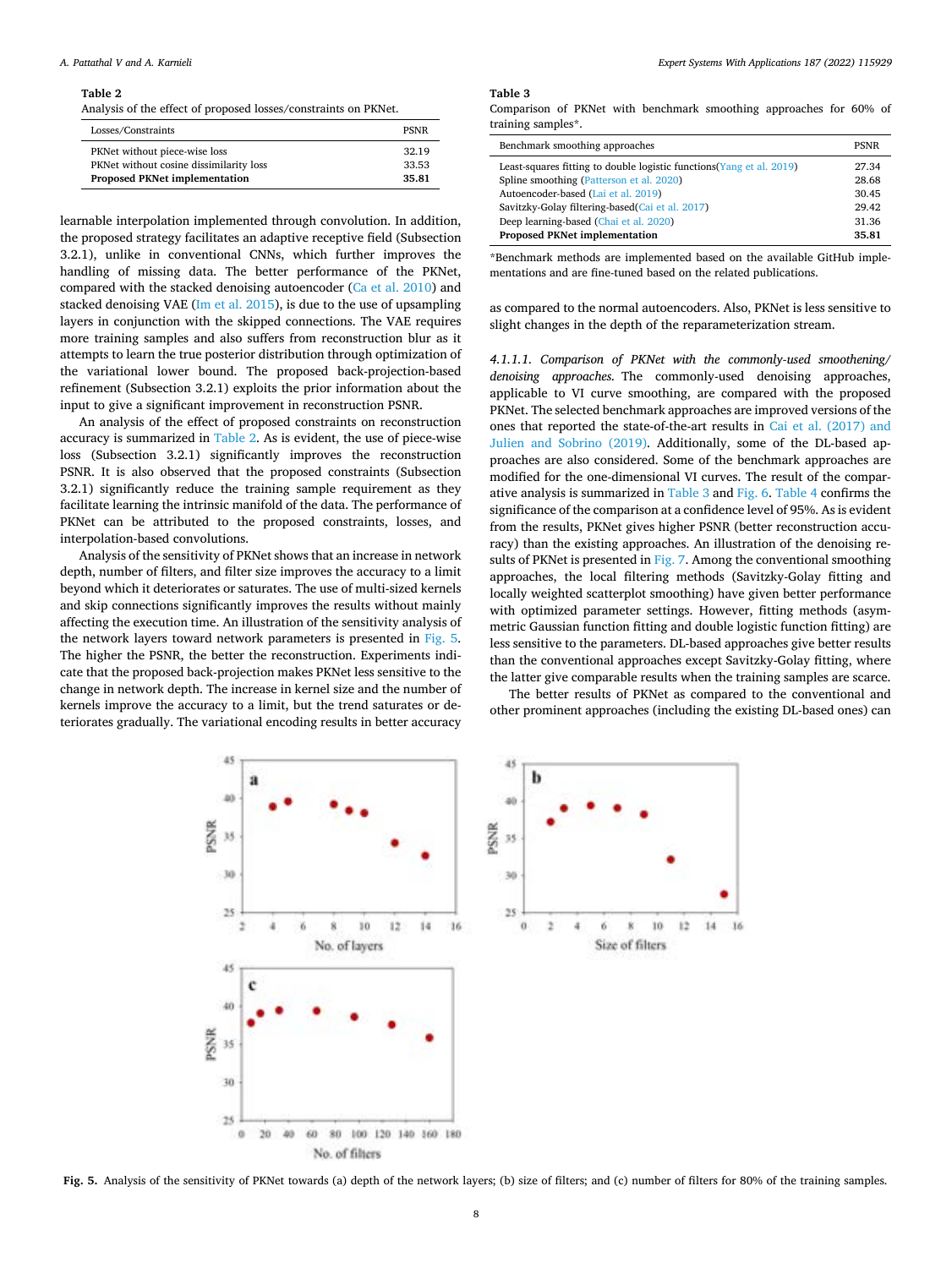<span id="page-8-0"></span>

**Fig. 6.** Accuracy analysis of PKNet and benchmark smoothing approaches with respect to the change in the percentage of training samples.

## **Table 4**

Z-score-based significance analysis of the results of PKNet \*.

| Benchmark smoothing approaches                                           | Z-score with respect to<br><b>PKNet</b> |
|--------------------------------------------------------------------------|-----------------------------------------|
| Least-squares fitting to double logistic functions (Yang<br>et al. 2019) | 2.32                                    |
| Spline smoothing (Patterson et al. 2020)                                 | 2.71                                    |
| Deep Learning -based (Lai et al. 2019)                                   | 2.18                                    |
| Savitzky-Golay filtering-based(Cai et al. 2017)                          | 2.23                                    |
| Deep learning-based (Chai et al. 2020)                                   | 1.99                                    |

\* Z-score *>* 1.96 shows a significant (*>*95 %) improvement by PKNet.

be attributed to its ability to address the irregular data sampling and the use of learned feature space for data imputation. Besides, PKNet also addresses the issue of fine-tuning the context and weight parameters as the same is learned dynamically. The spectral dissimilarity loss and the proposed piece-wise back-projection, significantly improve the generalizability and give better results even with limited training samples. The feature-based latent space resolves the issues of domain bias and inter-field variability of VI curves.

Although least squares-based approaches, such as [Yang et al. \(2019\)](#page-16-0)  [and Al-Nahhal et al. \(2019\)](#page-16-0) are computationally efficient, these approaches do not consider the crop-specific features. Similar is the case with the spline-based [\(Patterson et al. 2020\)](#page-15-0) and weighted regressionbased [\(Weil et al. 2017](#page-16-0)) approaches. The Savitzky-Golay filteringbased ([Kong et al. 2019](#page-15-0)) smoothing approaches give good results but require finetuning based on the prior information regarding the crop phenological events. In contrast to the DL-based approaches such as [Chai](#page-15-0)  [et al. \(2020\) and Lai et al. \(2019\),](#page-15-0) the proposed use of DTW-based neural units along with the interpolated convolution significantly improves the denoising results of PKNet. Besides, the proposed constraints and losses along with the skip connections can also be attributed to the improved performance, especially when the availability of training samples is limited.

## *4.2. Generation of field-level representation*

The DPGNet, which attempts to find a feature-based latent space for generalizing a group of VI curves, is trained to reproduce the inputs. To

analyze different approaches regarding the generation of representative VI curves, reconstruction accuracy (in terms of PSNR) is estimated. A GAN-based augmentation ([Sandfort, Yan, Pickhardt J,](#page-16-0) & Summers M, [2019\)](#page-16-0) is used to generate enough training samples for the fields having a limited number of samples.

#### *4.2.0.1. Ablation analysis of DPGNet*

An analysis of the adopted architectural choices for DPGNet is summarized in [Table 5](#page-9-0). It is observed that the projection of VI curves to a normally distributed latent space, guided by adversarial loss, improves the generalizability of DPGNet. The use of skip connections and upsampling layers improves the results. DPGNet outperforms the use of stacked denoising autoencoders and stacked denoising VAEs (in terms of the reconstruction PSNR). The proposed interpolation-based convolution (Subsection 3.2.1) also resolves the issues of irregular sampling and data biases.

The effect of proposed loss functions on the reconstruction accuracy of the DPGNet is presented in [Table 6](#page-9-0). The use of piece-wise constraints (Subsection 3.2.2) and interpolation-based convolutions (Subsections 3.2.2 and 3.2.1) significantly improve reconstruction accuracy. The use of adversarial loss along with the other proposed constraints in conjunction with the skip connections resolves the issue of reconstruction blur prevalent in VAEs.

Analysis of the sensitivity of DPGNet shows that an increase in network depth improves the accuracy to a limit beyond which it deteriorates. The use of multi-sized kernels and skip connections significantly improves the results without significantly affecting the execution time. The increase in kernel size improves accuracy to a limit beyond which the trend saturates. If the number or size or kernels are further increased without increasing the training samples, the approach gives a poor reconstruction PSNR. An illustration of the sensitivity analysis of the network layers toward network parameters is presented in [Fig. 8](#page-10-0).

# *4.2.0.2. Comparison of DPGNet with the commonly-used reconstruction approaches*

The proposed DPGNet is compared with the main signal/image reconstruction approaches. The results are summarized in [Table 7](#page-10-0) and [Fig. 9.](#page-10-0) The approval of the significance of the proposed results at a confidence level of 95% by baseline approaches is illustrated in [Table 8](#page-11-0). An illustration of the field-level fingerprints generated by DPGNet for randomly selected potato, wheat, and barley fields are presented in [Fig. 10](#page-11-0). Most of the reconstruction approaches selected for comparison with DPGNet, are DL-based methods and give state-of-the-art accuracies. As is evident, DPGNet outperforms other approaches in terms of PSNR. The approved results of DPGNet can be attributed to its ability to project the VI curves to well-distributed latent representations that follow unit Gaussian. The proposed use of variational encoding and the adversarial loss significantly improves the results and yields better generalization. Similar VI curves are observed to be distributed very near to the mean in the latent space. Hence, the proposed approach of using the mean from the latent space results in better generalization than using moments derived from the VI curves. The use of multiple moments (such as mean, mode, median, and standard deviation), derived from pixel-level VI curves, increases the number of parameters and thereby computational complexity of further analyses. The spectral dissimilarity and piece-wise dissimilarity losses improve the generalizability and give better results even with limited training samples. The crop-specific feature-based latent space, learned from the data, resolves the issues of domain bias and inter-field variability of VI curves.

Although the use of variational encoder, as discussed in [Hoshen](#page-15-0)  [\(2018\),](#page-15-0) facilitates the generalization of a group of VI curves, the DPGNet is preferred due to skip connections and DTW-based units in addition to the interpolated convolution. It is also observed that the use of the piecewise similarity consideration preserves the features more accurately than the use of MSE-based losses. Besides, the embedding of label information before the latent space transformation and the use of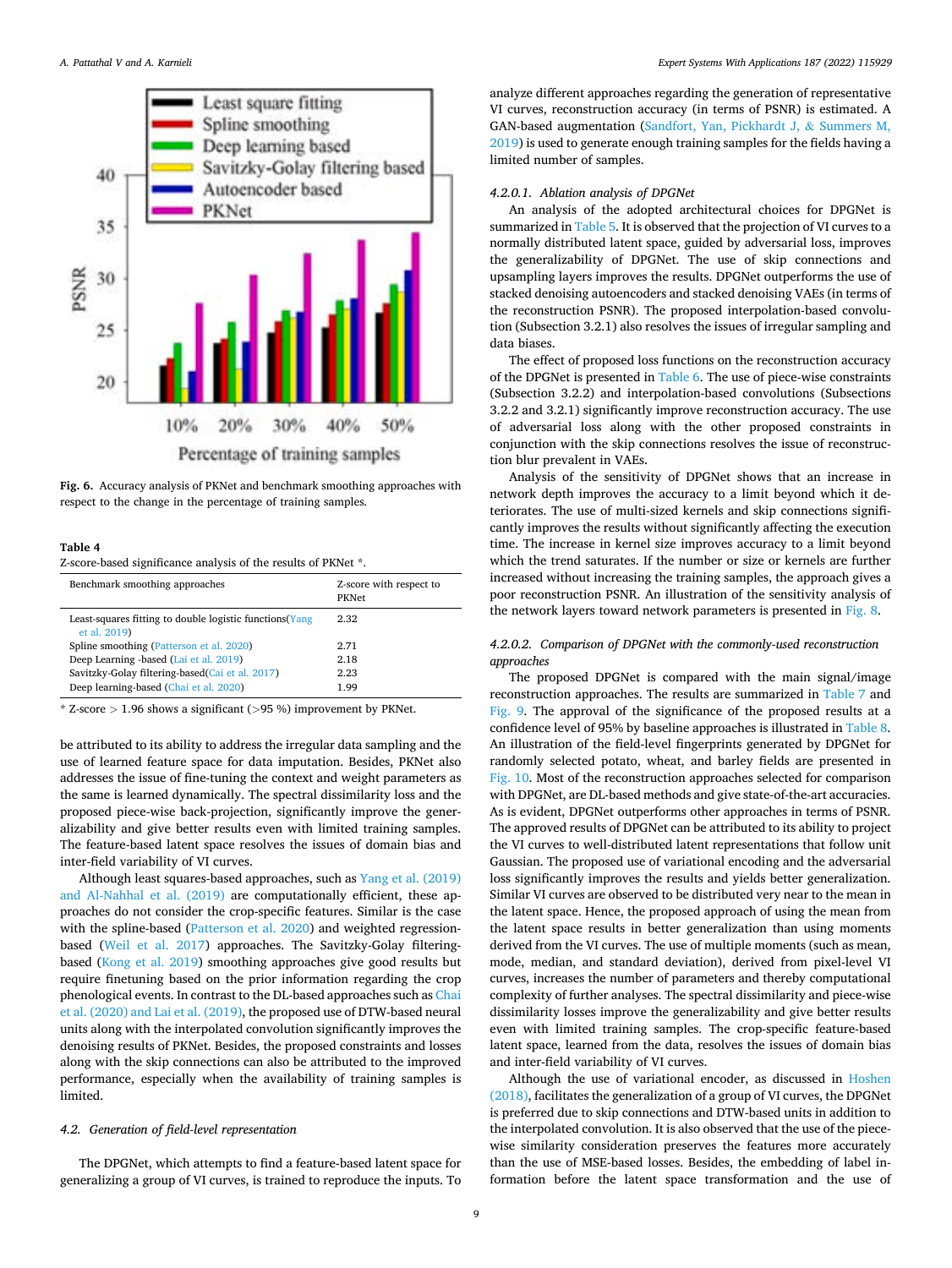<span id="page-9-0"></span>

**Fig. 7.** Illustration of the denoising results for PKNet.

#### **Table 5**

Analysis of the effect of the losses/constraints on DPGNet for generating fieldlevel representation.

| Architectural variations                     | <b>PSNR</b> |
|----------------------------------------------|-------------|
| DPGNet without interpolated convolution      | 37.85       |
| DPGNet without DTW-based convolutional units | 36.93       |
| Stacked denoising AE                         | 33.98       |
| Stacked denoising VAE                        | 34.43       |
| <b>Proposed DPGNet implementation</b>        | 38.94       |

## **Table 6**

Analysis of the effect of the losses/constraints on DPGNet for generating fieldlevel representation.

| Losses/Constraints                             | <b>PSNR</b> |
|------------------------------------------------|-------------|
| DPGNet without piece-wise constraint           | 36.29       |
| DPGNet without cosine dissimilarity constraint | 36.88       |
| DPGNet without adversarial loss                | 36.42       |
| <b>Proposed DPGNet implementation</b>          | 38.94       |

adversarial loss for improving the latent distribution with respect to the input further improves the performance. These proposed strategies make the DPGNet more preferable as compared to the GAN-based approaches [\(Wang et al. \(2018](#page-16-0)) and [Anirudh et al. \(2020\)\)](#page-14-0) that do not account for the crop-label information and require more training samples. The representation learning approach, proposed by (Z. [Kang et al.](#page-15-0)  [2020\)](#page-15-0), did not yield as good results as DPGNet due to the constraints for leveraging the sample relations that ignore the characteristic features of the VI curves.

## *4.3. Classification and fractional area estimation*

The field-level NDVI curves are compared with phenology fingerprints of different crops to classify them or detect anomalies. The proposed DTCapsNet, presented in [Fig. 4](#page-5-0), is analyzed concerning the classification of VI curves. The ground truth ancillary data is used to generate labels for VI curves and train the network. For the crops with a limited number of training samples, a GAN-based augmentation ([Cubuk](#page-15-0)  [et al. 2019](#page-15-0)) generates more training samples. The confusion-matrixbased Kappa statistics is used to evaluate the effectiveness of different classifiers, while RMSE is used for comparing fractional area estimates by different unmixing approaches.

## *4.3.0.1. Ablation analysis of DTCapsNet*

An illustration of the analysis of the architectural variations for DTCapsNet is presented in 9. The use of DTW-based network layers (Subsection 3.2.3) significantly improves the results (in terms of the Kappa statistics) as it effectively estimates the similarity between two given VI curves ([Table 9](#page-11-0)). In addition, the consideration of interpolation-based convolution (Subsection 3.2.3) has improved the classification due to its capability in handling the irregularly sampled data.

Analysis of the sensitivity of DTCapsNet with respect to the network parameters is summarized in [Fig. 11.](#page-12-0) As is evident from the results, an increase in network depth improves the accuracy to a limit beyond which it deteriorates. The reduction in accuracy at increased network depth can be attributed to over-/under-fitting. Hence, the network's depth needs to be tuned in conjunction with the input's spectral dimension. Generally, deeper networks increase computation time. Empirically, for input curves having a length of 24–48, a 2–6 layered network yields the best results.

The increase in the number of kernels improves the accuracy to a limit, but the trend saturates gradually. The size of filters is a critical factor and needs to be tuned following the data. As the length of spectral features can vary from even one to a few pixels, too big-sized kernels may sometimes ignore essential features. Also, very small-sized kernels may capture the noise instead of actual spectral features. Besides, the increase in size and number of filters exponentially increases the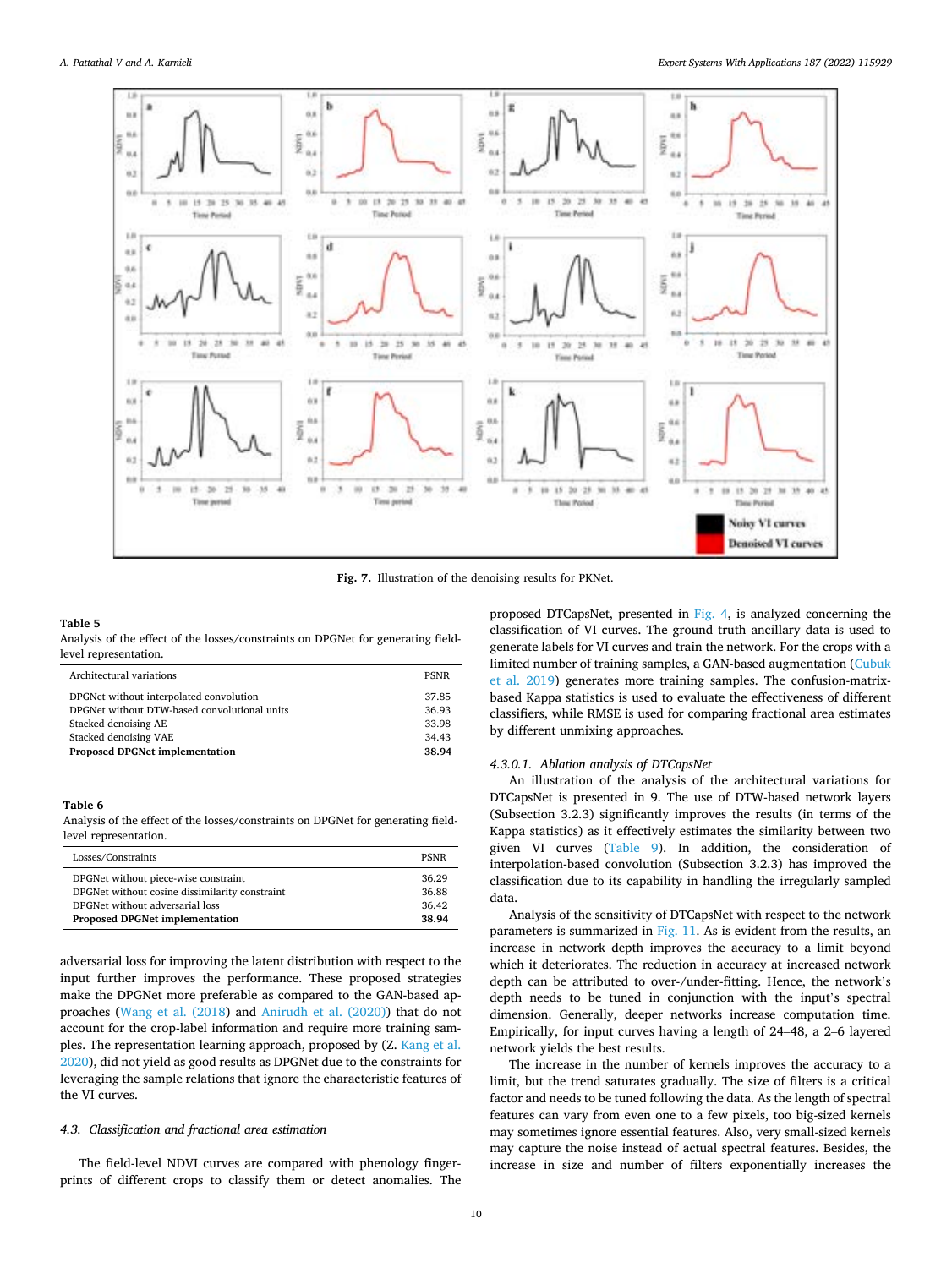<span id="page-10-0"></span>



**Fig. 8.** Analysis of the sensitivity of DPGNet towards (a) depth of the network layers; (b) size of filters; and (c) number of filters for 80% of the samples.

## **Table 7**

Comparison of DPGNet with the benchmark reconstruction approaches for 60% of the training samples\*.

| Benchmark reconstruction approaches                  | <b>PSNR</b> |
|------------------------------------------------------|-------------|
| Variational autoencoder (Hoshen 2018)                | 33.72       |
| Perceptual adversarial network (C. Wang et al. 2018) | 30.08       |
| Relation-guided representation (Z. Kang et al. 2020) | 32.57       |
| GAN based (Anirudh et al. 2020)                      | 34.63       |
| <b>Proposed DPGNet</b>                               | 38.94       |

computational complexity of the network. Hence, a better trade-off needs to be adopted. The use of multi-sized kernels is a viable alternative as it significantly improves the results without much affecting the execution time.

*4.3.0.2. Comparison of DTCapsNet with the commonly-used classifiers* 

A comparative analysis of DTCapsNet with recently published approaches relevant to the classification of VI curves, is summarized in [Table 10](#page-12-0). The significance of the results of DTCapsNet (at a confidence level of 95%) in comparison with the benchmark methods is illustrated in [Table 11](#page-12-0). Based on the discussions in ([Fawaz et al. 2018](#page-15-0); S. [Li et al.](#page-15-0)  [2019; Imani and Ghassemian 2020\)](#page-15-0), some main existing classifiers are selected as the benchmark methods for comparison. An analysis of the variation in the accuracy of different approaches based on the variation in the percentage of training samples is presented in [Fig. 12.](#page-12-0) Besides, an illustration of the confusion matrices of PKNet and two benchmark approaches is presented in [Figs. 13 and 14](#page-13-0). As is evident from the results, DTCapsNet better models the VI curves as compared to other prominent approaches. The proper modeling of features significantly improves the generalization capability of the network and results in better classification accuracies, even with a small number of training samples. The DTW and interpolation-based convolutions facilitate the effective transformation of vectorized VI curves to a latent space that is more discriminative than the original space.



**Fig. 9.** Accuracy analysis of DPGNet and the benchmark reconstruction approaches with respect to the change in percentage of training samples.

The better performance of DTCapsNet in comparison with the convolutional network-based approaches, such as [Jia and Liu \(2020\)](#page-15-0) and [Hang et al. \(2021\)](#page-15-0), can be attributed to the effective modeling of the characteristic features of the VI curve using capsules. In addition, the DTW-based routing and convolution along with the proposed loss functions significantly improve the classification results. Although the use of spectral attention modules as in [Mou and Zhu \(2020\)](#page-15-0) improves the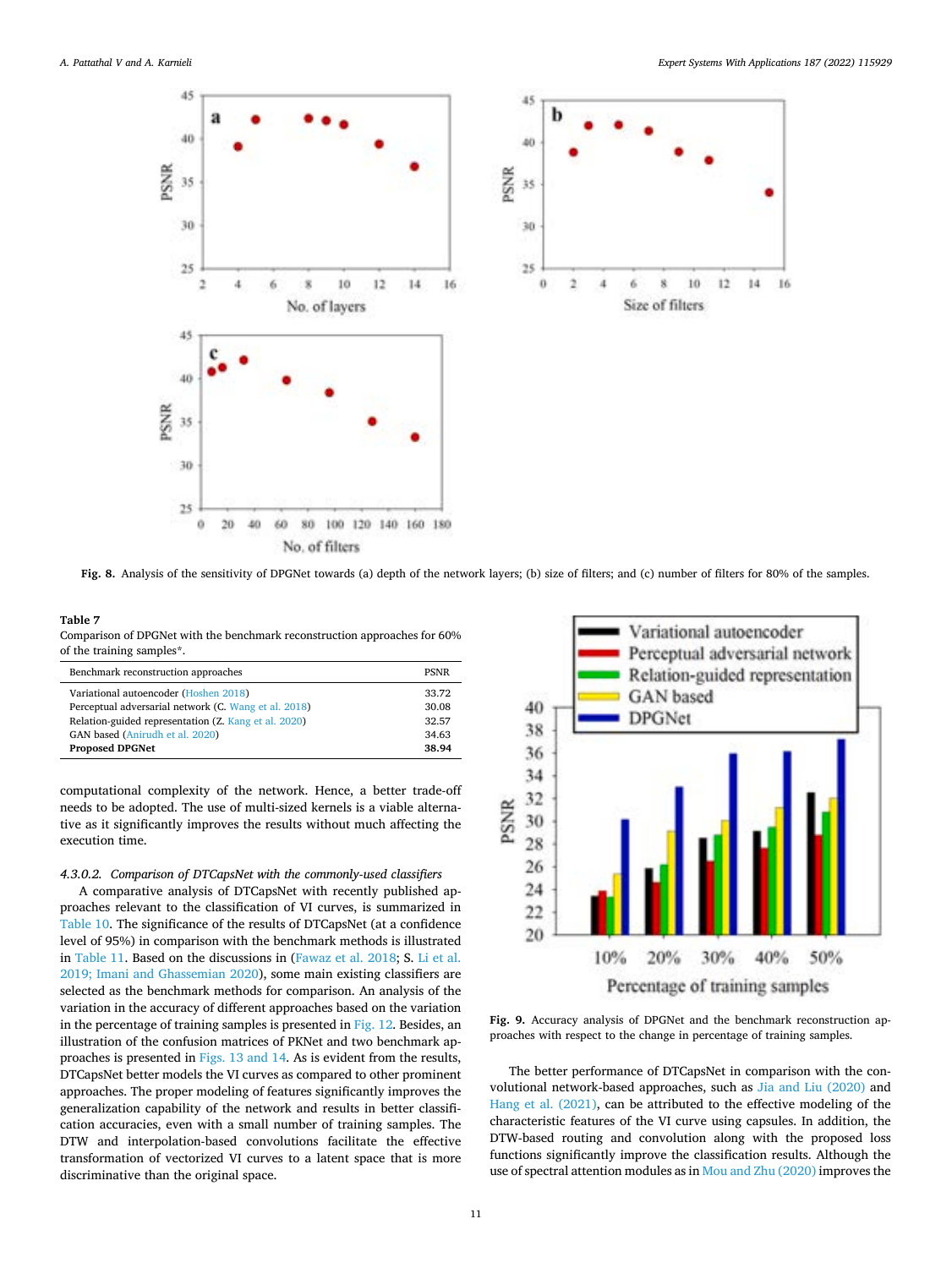### <span id="page-11-0"></span>*A. Pattathal V and A. Karnieli*

#### **Table 8**

Z-score-based significance analysis of the results of DPGNet\*.

| Benchmark reconstruction approaches                     | Z-score with respect to<br><b>DPGNet</b> |
|---------------------------------------------------------|------------------------------------------|
| Variational autoencoder (Hoshen 2018)                   | 2.53                                     |
| Perceptual adversarial network (C. Wang et al.<br>2018) | 2.14                                     |
| Relation-guided representation (Z. Kang et al.<br>2020) | 2.39                                     |
| GAN based (Anirudh et al. 2020)                         | 2.60                                     |

results for spectral curves, the approach did not yield good results for VI curves when the training samples are limited. The GAN-based approaches, such as [Hang et al. \(2021\)](#page-15-0) and [Jiang et al. \(2020\)](#page-15-0), do not yield acceptable results for a small percentage of training samples due to the inability to model the crop-specific features of the index curves. Although the LSTM-based classifier, proposed by [Rubwurm and Korner](#page-16-0)  [\(2017\),](#page-16-0) attempts to model the sequential nature of the VI curves, the results indicate that the approach fails to effectively model the characteristic features.

It is worth pointing that, in contrast to the existing capsule-based approaches, DTCapsNet employs a shallow-capsule-layer strategy where the routing is modified to consider the specific characteristics of the VI curves. The DTCapsNet requires only a smaller number of training samples and is computationally more efficient as compared to the existing approaches. The absence of variational encoding and the use of adversarial loss reduces the network depth and facilitates faster convergence. Additionally, the DTW-based convolution and routing along with the VI curve-specific constraints further improve the performance.

The DTCapsNet-based approach is found to be effective in estimating the fractional area covered by different crops from the representative VI



curve of a given field ([Table 12\)](#page-13-0). The significance of the proposed results is validated in [Table 13.](#page-13-0) Instead of using an additional SoftMax layer, the normalized length of the output vector of each crop class is used as an estimate of the fractional abundance. Recent prominent unmixing approaches such as those based on GAN [\(Borsoi et al. 2019](#page-15-0)), convolutional autoencoder [\(Palsson et al. 2019](#page-15-0)), deep autoencoder ([Su et al. 2019](#page-16-0)), sparse autoencoder ([Dou et al. 2020](#page-15-0)), iterative shrinkage thresholding ([Qian et al. 2020\)](#page-16-0) and VAE ([Xie et al. 2020](#page-16-0)) are chosen as the benchmark methods for comparison. The results presented in [Table 12](#page-13-0) indicate that the proposed approach outperforms the existing approaches. These results can be attributed to the effective modeling of characteristic VI curve features, resulting in an optimal discriminative latent space.

#### **5. Discussion**

Experiments over different datasets illustrate the better performance of the proposed approaches as compared to prominent existing approaches. A detailed analysis of the results of each of the proposed approaches is presented in the following subsections.

## **Table 9**

Analysis of the alternative architectural choices of DTCapsNet for classification of index curves.

| Architectural variations                             | Kappa<br>statistics | Overall<br>Accuracy |
|------------------------------------------------------|---------------------|---------------------|
| DTCapsNet without DTW-based convolutional<br>units   | 0.91                | 95.09               |
| DTCapsNet without DTW-based routing                  | 0.91                | 93.86               |
| DTCapsNet without interpolation-based<br>convolution | 0.92                | 94.62               |
| <b>Proposed DTCapsNet implementation</b>             | 0.93                | 97.40               |



**Fig. 10.** Examples of field-level phenological fingerprints learned by DPGNet for randomly selected fields of (a) Barley; (b) Wheat; and (c) Potato.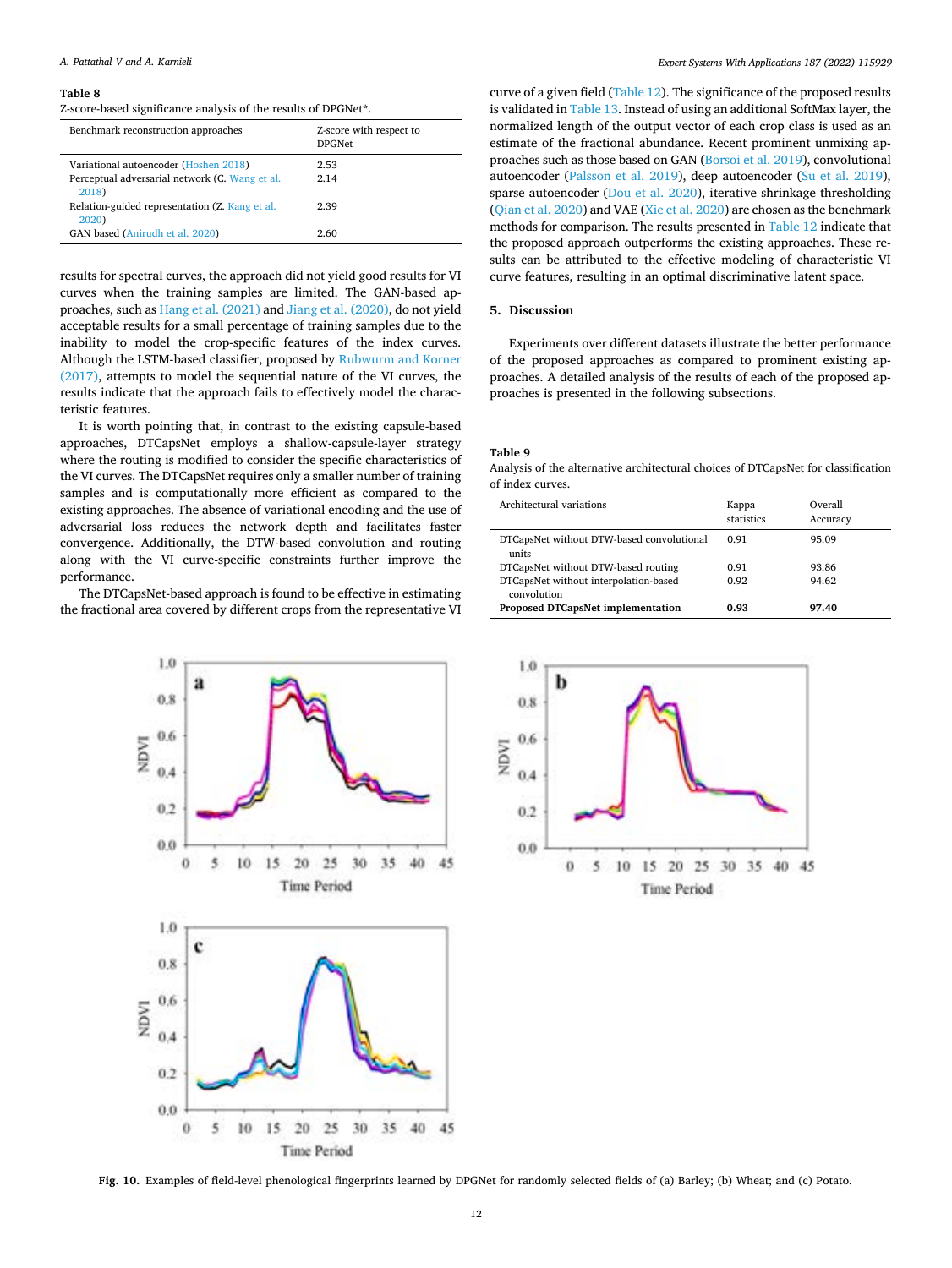ħ

14 16

10 12

<span id="page-12-0"></span>

**Fig. 11.** Analysis of the sensitivity of DTCapsNet towards (a) depth of the network layers; (b) size of filters; and (c) number of filters for 80% of the training samples.

## **Table 10**  Comparison of DTCapsNet with the benchmark classifiers for 60% of the training samples*\*.*

| Benchmark classifiers                           | Kappa<br>statistics | Overall<br>accuracy |  |
|-------------------------------------------------|---------------------|---------------------|--|
| <b>LSTM</b> based (Rubwurm and Korner 2017)     | 0.90                | 94.08               |  |
| Multi-task GAN based (Hang et al., 2021)        | 0.89                | 92.37               |  |
| GAN based (Jiang et al. 2020)                   | 0.85                | 88.76               |  |
| Spectral attention based (Mou and Zhu,<br>2020) | 0.87                | 90.53               |  |
| CNN based (Jia and Liu, 2020)                   | 0.90                | 94.19               |  |
| <b>Proposed DTCapsNet</b>                       | 0.93                | 97.40               |  |
|                                                 |                     |                     |  |

#### **Table 11**

| Z-score based significance analysis of the results of DTCapsNet*. |  |  |
|-------------------------------------------------------------------|--|--|
|-------------------------------------------------------------------|--|--|

| Benchmark classifiers                       | Z-score with respect to DTCapsNet |
|---------------------------------------------|-----------------------------------|
| LSTM based (Rubwurm and Korner 2017)        | 2.32                              |
| Multi-task GAN based (Hang et al., 2021)    | 2.46                              |
| GAN based (Jiang et al. 2020)               | 1.99                              |
| Spectral attention based (Mou and Zhu 2020) | 2.18                              |
| CNN based (Jia & Liu, $2020$ )              | 2.29                              |

## *5.1. Smoothening of field-level NDVI curves*

The interpolation in learned latent feature space, as adopted in PKNet, models the local features effectively. The multiple kernels and multi-layer abstractions facilitate the modeling of different characteristic features at different resolutions significant for proper interpolation. The network depth determines the level of abstraction, whereas the number of kernels determines the latent space dimension. Different experiments in this study illustrate that using multi-size kernels facilitates modeling features more effectively than using single-size kernels. The use of static kernels for interpolating the point data affects the



**Fig. 12.** Accuracy analysis of DTCapsNet and the benchmark classifiers with respect to the change in the percentage of training samples.

results, especially when the data is irregularly sampled, as in the case of noisy NDVI curves. The interpolated convolution considers the irregularity in the data placement and does not assume a grid structure. Also, the deep convolutional architecture facilitates the learning of kernels from the data rather than the use of static kernels.

The encoding–decoding approach is more effective for NDVI reconstruction than the GAN-based approaches among the different DL-based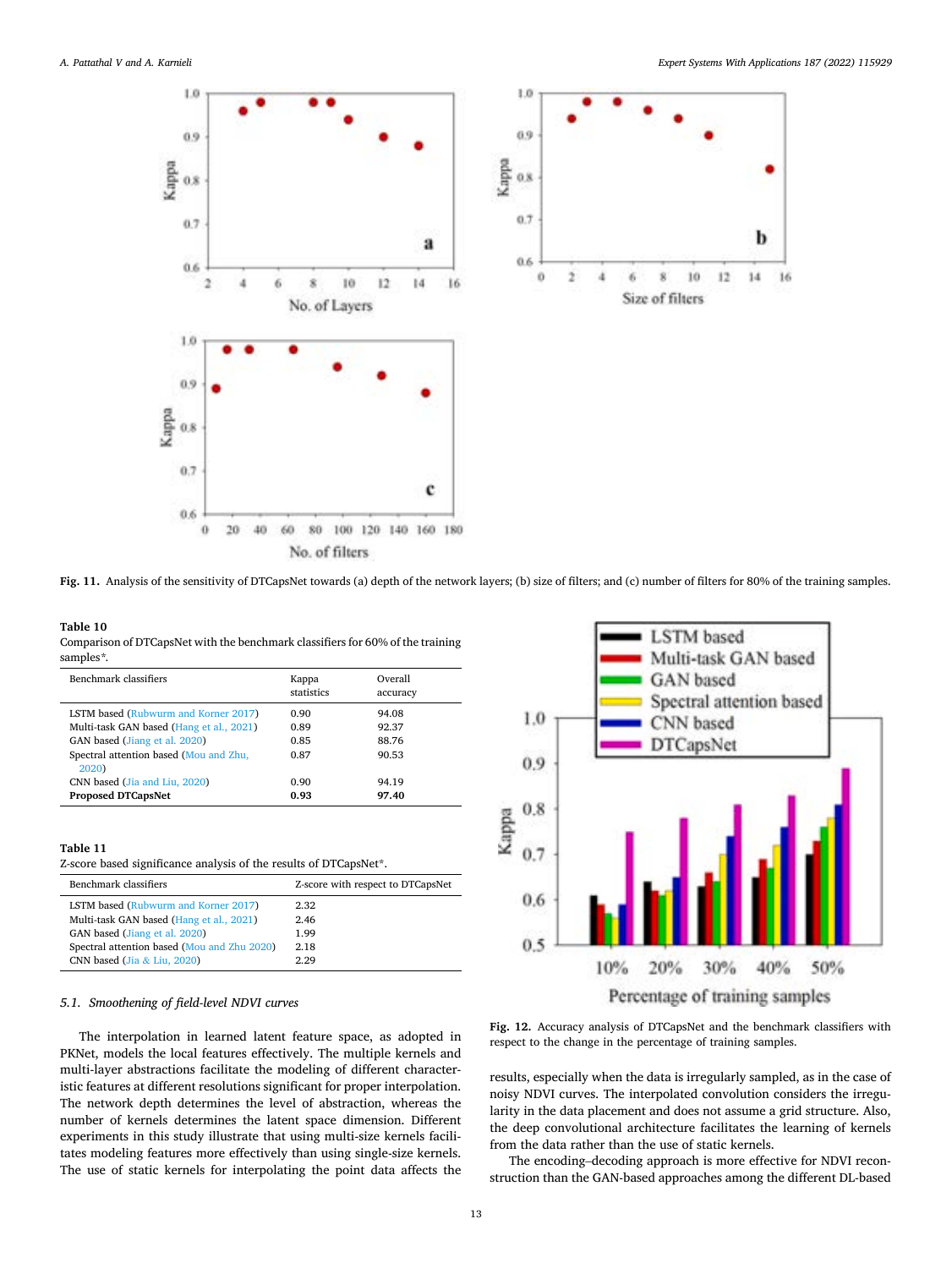<span id="page-13-0"></span>

| a) | Predicted Class $\rightarrow$ |       |               |        |
|----|-------------------------------|-------|---------------|--------|
|    |                               | Wheat | <b>Barley</b> | Potato |
|    | Wheat                         | 3909  | 315           | 50     |
|    | Barley                        | 352   | 3582          |        |
|    | Potato                        | 123   | 108           | 3100   |

|               | Predicted Class $\rightarrow$ |               |        |  |
|---------------|-------------------------------|---------------|--------|--|
|               | Wheat                         | <b>Barley</b> | Potato |  |
| Wheat         | 3504                          | 557           | 213    |  |
| <b>Barley</b> | 806                           | 2964          | 253    |  |
| Potato        | 158                           | 261           | 2912   |  |

*Expert Systems With Applications 187 (2022) 115929*

| Predicted Class ツ |       |        |        |
|-------------------|-------|--------|--------|
|                   | Wheat | Barley | Potato |
| Wheat             | 3608  | 470    | 196    |
| Barley            | 602   | 3254   | 167    |
| Potato            | 132   | 196    | 3003   |
|                   |       |        |        |

Constitution and constitutions

**Fig. 13.** Confusion matrices of (a) PKNet (b) [Jia and Liu \(2020\)](#page-15-0) and (c) [Rubwurm and Korner \(2017\)](#page-16-0) for 50% of the total samples as test samples.

|               | Predicted Class $\rightarrow$ |        |        |
|---------------|-------------------------------|--------|--------|
|               | Wheat                         | Barley | Potato |
| Wheat         | 4389                          | 615    |        |
| <b>Barley</b> | 650                           | 4188   | 189.   |
| Potato        | 171                           | 159    | 3295   |

| c)    | Predicted Class $\rightarrow$ |       |        |        |
|-------|-------------------------------|-------|--------|--------|
|       |                               | Wheat | Barley | Potato |
|       | Wheat                         | 3812  | 1042   | 448    |
| Class | <b>Barley</b>                 | 1059  | 3576   | 392    |
| ↓     | Potato                        | 302   | 554    |        |

**b**) Predicted Class  $\rightarrow$ 

|   |               | Wheat | Barley | Potato |
|---|---------------|-------|--------|--------|
| È | Wheat         | 3925  | 973    | 404    |
|   | <b>Barley</b> | 572   | 4080   | 375    |
| ↓ | Potato        | 285   | 319    | 3021   |

Fig. 14. Confusion matrices of (a) PKNet (b) [Jia and Liu \(2020\)](#page-15-0) and (c) [Rubwurm and Korner \(2017\)](#page-16-0) for 60% of the total samples as test samples.

### **Table 12**

Comparison of DTCapsNet-based fractional area estimation with prominent unmixing approaches.

| Commonly-used unmixing approaches | <b>RMSE</b> |
|-----------------------------------|-------------|
| (Su et al. 2019)                  | 0.51        |
| (Borsoi et al. 2019)              | 0.49        |
| (Oian et al. 2020)                | 0.56        |
| (Dou et al. 2020)                 | 0.34        |
| DTCapsNet-based approach          | 0.12        |

## **Table 13**

Z-score-based significance analysis of the DTCapsNet-based fractional area estimation.

| Commonly-used unmixing | Z-score with respect to the DTCapsNet based |  |
|------------------------|---------------------------------------------|--|
| approaches             | unmixing approach                           |  |
| (Su et al. 2019)       | 2.45                                        |  |
| (Borsoi et al. 2019)   | 2.32                                        |  |
| (Oian et al. 2020)     | 2.13                                        |  |
| (Dou et al. 2020)      | 1.98                                        |  |

latent space projection strategies. Deep autoencoders have multiple convolutional and deconvolutional layers and are prone to degradation due to information loss. Skip connections in autoencoders are found to resolve the issue and facilitate effective reconstruction with even limited training samples.

Lack of generalizability usually makes the DL networks trained on one crop less effective for another crop or a different area. The data and domain bias, as well as the limited availability of training samples, also affect the effectiveness of DL approaches. The back-projection-based refinement proposed in this study effectively resolves this issue by matching the non-noisy data points in the original signal with the corresponding ones in the reconstructed version to have an accurate refinement. The conventional Euclidean losses, which consider pointwise matching, are not effective for NDVI reconstruction. The use of piece-wise dissimilarity losses, in addition to the mean-squared-errorbased losses, improves reconstruction accuracy.

The use of the VAE model, instead of the model adopted in PKNet, can constraint the latent features to a normally distributed space. However, additional sampling layers in VAE are found to adversely affect the smoothing of VI curves, especially when training samples are limited.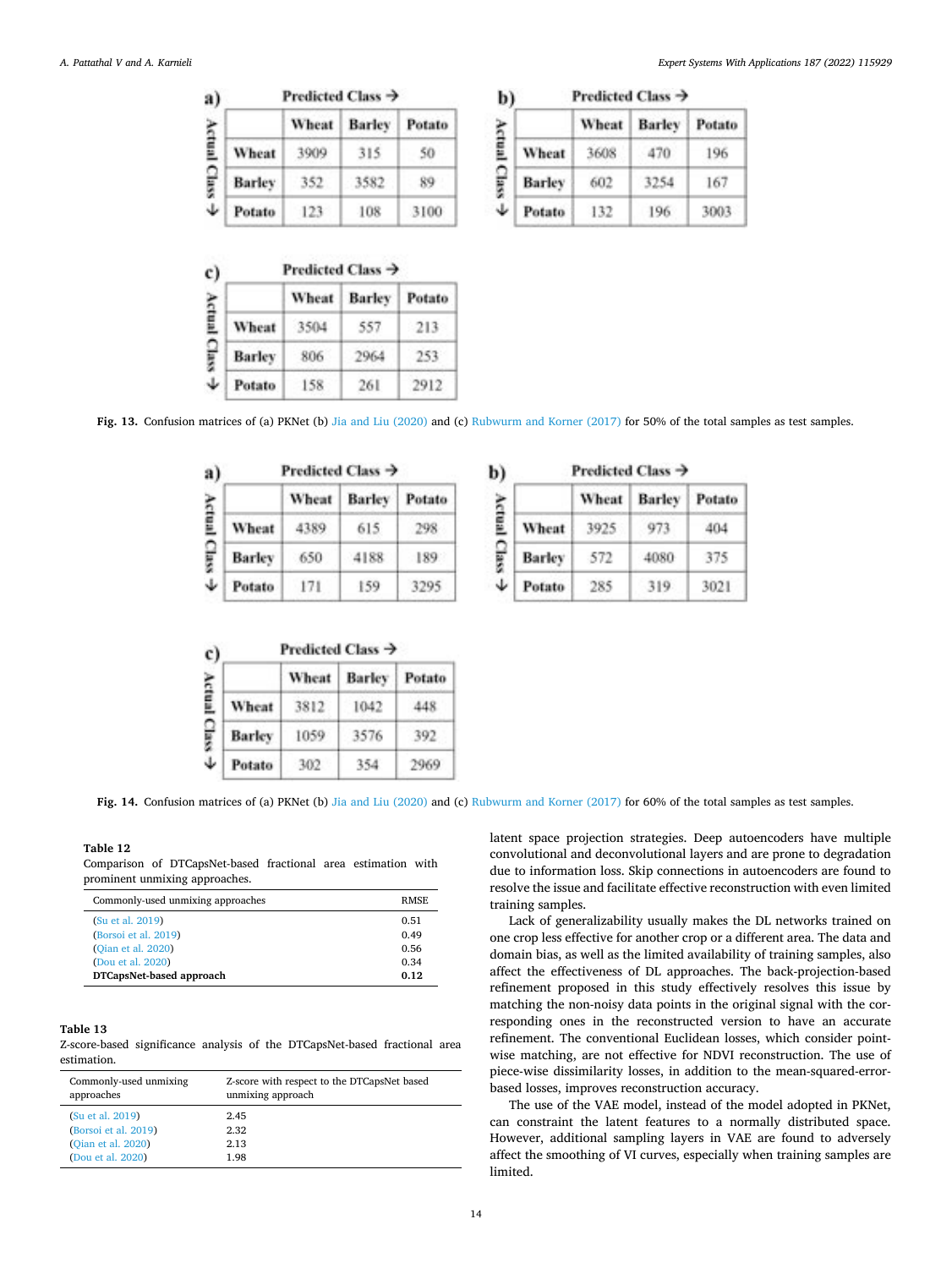<span id="page-14-0"></span>The experiments conducted in this study use simulated samples from cloud-free VI curves, as discussed in Subsection 4.1. These simulations (adding noises and reconstructing the original) are essential for quantifying the performance of different smoothing approaches. Smoothing of real cloud-affected VI curves using PKNet and visual inspection confirms better accuracy compared to the existing approaches. The network training on a specific type of crop is more effective than training on multiple crops and can be preferred when sufficient training samples are available. Also, when multi-year data is used, and the data acquisition dates are not exact, DTW-based convolutional layers should be used instead of the normal convolution.

## *5.2. Generation of field-level representation*

The normally distributed latent representations obtained from DPGNet provide a more effective field-level representation rather than multiple moments. The use of interpolated convolutions, DTW-based layers, skip connections, adversarial loss, and piece-wise dissimilarity loss improve the reconstruction accuracy compared to the conventional VAEs. In addition, the approach of embedding the crop-label information and input prior in the latent space also give a significant improvement in reconstruction PSNR. The mean computed in the learned latent space better represents the field-level VI curves than the same computed in the VI curve space. The generalization capability of DPGNet can be attributed to the effectiveness of the learned latent space build on the characteristic features of the VI curves. Training on a specific type of crop is better than training on multiple crops to generate field-level representations. The approach is resilient to the issues when multiyear data (with slight date shifts) is used due to the use of DTW-based convolutional layers.

## *5.3. Classification and fractional area estimation*

The VI curve features and their characteristics, such as the depth, width, and position, are crucial in the phenology-based classification of crops. Although encoding networks designed for smoothing (Subsection 3.2.1) or VI curve generalization (Subsection 3.2.2) coupled with a fully connected network can classify VI curves, considering spectral characteristics needs a capsule-based approach. DTCapsNet uses capsules (a group of neurons) instead of neurons, and the approach is effective in learning features and their characteristics. The use of multiple kernels and multi-layer abstractions facilitates modeling features at different resolutions, while multi-sized kernels enable modeling of varied length features.

The conventional convolutional units, aggregated as capsules, do not consider the time-series nature of the input NDVI data while computing the similarity measures. The DWT-based convolutional units, which employ time wrapping similarity measures to compute weight vectors instead of scalars, resolve the issue of distortions and shifts prevalent in index-curve-based classification.

The use of capsule network has significantly improved the generalizability and the approach gives good results even with a limited number of training samples. The performance of DTCapsNet can be attributed to the effective modeling of features and their characteristics. Analysis of the activation maps indicates that the capsules learn physically significant features compared to those learned using normal convolutional units. The use of reconstruction loss, along with cross-entropy loss, is found to affect the classification accuracy. Hence, it is recommended that for the classification of time-series data such as VI curves, misclassification loss alone is effective. The approach provides good results even when trained with multi-year data (having slight shifts in features) and can be attributed to the feature-specific learning and DTW layers.

The normalized length of the output vector of class capsules gives an accurate estimate of the fractional abundances of the corresponding classes. The use of shallow capsule layers for spectral unmixing

overcomes the issue of vanishing gradient, and the approach gives better results even with a limited number of training samples.

## **6. Conclusion**

This research proposes DL-based approaches for within-season fieldlevel monitoring of crops using VENµS satellite data. The time-series VI curves (such as NDVI), which form the basis of crop phenology analyses, are usually affected by atmospheric and sensor effects resulting in missing or erroneous data. The proposed PKNet considers relevant features of the VI curves to implement missing data imputation. The constraints and encoding scheme and the DTW-based similarity measures, achieve effective denoising with minimal training samples. Unlike the conventional convolution, a point-based convolution is proposed to process the irregularly sampled VI curves. The better results of PKNet than the prominent existing approaches can also be attributed to the improved generalizability achieved through skip connections and piecewise dissimilarity losses. It may be noted that PKNet learns smoothing parameters and kernels dynamically from the data.

The VAE-based transformations and the adversarial constraints, adopted in DPGNet, transform the VI curves to a normally distributed latent space that is a close representation of the intrinsic manifold. The mean sampled from the unit Gaussian space learned from a group of VI curves, is reconstructed to get a characteristic representation of the group. The generalization using DPGNet has given better results than the use of statistical moments and other reconstruction techniques.

The use of capsules in the proposed DTCapsNet classifier facilitates effective modeling of spectral characteristics of the VI curves and thereby improves the generalizability of the approach. The interpolated convolution, along with DTW-based weight computation, considers irregular sampling and the series nature of the VI curves. DTCapsNet also accurately estimates the fractional area covered by different crops from a given field-level VI curve. The better unmixing results can be attributed to the feature-based modeling. Experiments on simulated and real datasets indicated that the proposed smoothing, generalization, and classification frameworks give better results than the corresponding baseline methods considered in this study.

## **CRediT authorship contribution statement**

**Arun Pattathal V:** Conceptualization, Methodology, Formal analysis, Investigation, Validation, Visualization, Software, Writing – original draft, Writing – review & editing. **Arnon Karnieli:**  Conceptualization, Funding acquisition, Supervision, Data curation, Project administration, Resources, Writing – review & editing.

## **Declaration of Competing Interest**

The authors declare that they have no known competing financial interests or personal relationships that could have appeared to influence the work reported in this paper.

## **Acknowledgements**

The project was partially funded by Israeli French High Council for Scientific & Technological Cooperation, research program "Maïmonide-Israel", contract no. 3-15832.

#### **References**

- Al-Nahhal, I., Dobre, O. A., Basar, E., Moloney, C., & Ikki, S. (2019, November 1). A Fast, Accurate, and Separable Method for Fitting a Gaussian Function [Tips & Tricks]. IEEE Signal Processing Magazine. Institute of Electrical and Electronics Engineers Inc. 10.1109/MSP.2019.2927685.
- Anirudh, R., Thiagarajan, J. J., Kailkhura, B., & Bremer, P. T. (2020). MimicGAN: Robust Projection onto Image Manifolds with Corruption Mimicking. *Int. J. Comput. Vision, 128*(10–11), 2459–2477.<https://doi.org/10.1007/s11263-020-01310-5>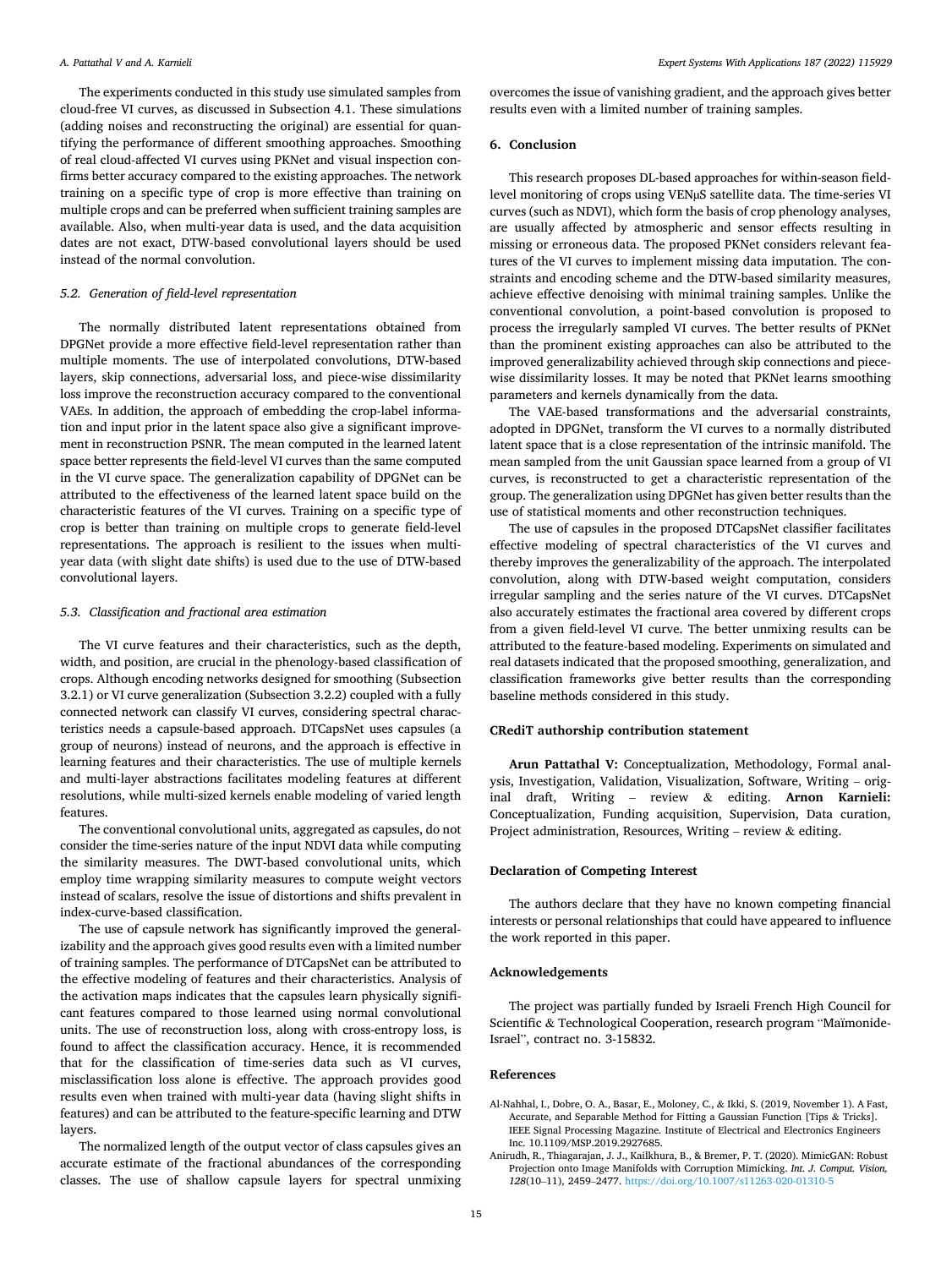<span id="page-15-0"></span>Arun, P. V., & Karnieli, A. (2021). Deep Learning-Based Phenological Event Modeling for Classification of Crops. Remote Sensing 2021, Vol. 13, Page 2477, 13(13), 2477. 10.3390/RS13132477.

- Baumann, M., Ozdogan, M., Richardson, A. D., & Radeloff, V. C. (2017). Phenology from Landsat when data is scarce: Using MODIS and Dynamic Time-Warping to combine multi-year Landsat imagery to derive annual phenology curves. *Int. J. Appl. Earth Observ. Geoinform., 54*, 72–83. <https://doi.org/10.1016/j.jag.2016.09.005>
- Bengio, Y., Courville, A., & Vincent, P. (2013). Representation learning: A review and new perspectives. *IEEE Trans. Pattern Anal. Mach. Intell., 35*(8), 1798–1828. [https://](https://doi.org/10.1109/TPAMI.2013.50)  [doi.org/10.1109/TPAMI.2013.50](https://doi.org/10.1109/TPAMI.2013.50)
- Bochinski, E., Senst, T., & Sikora, T. (2018). Hyper-parameter optimization for convolutional neural network committees based on evolutionary algorithms. In Proceedings - International Conference on Image Processing, ICIP (Vol. 2017- September, pp. 3924–3928). IEEE Computer Society. 10.1109/ICIP.2017.8297018.
- Borsoi, R. A., Imbiriba, T., & Bermudez, J. C. M. (2019). Deep Generative Endmember Modeling: An Application to Unsupervised Spectral Unmixing. *IEEE Trans. Comput. Imaging, 6*, 374–384.<https://doi.org/10.1109/TCI.2019.2948726>
- [Ca, P. V., Edu, L. T., Lajoie, I., Ca, Y. B., & Ca, P.-A.-M. \(2010\). Stacked Denoising](http://refhub.elsevier.com/S0957-4174(21)01283-5/h0040) [Autoencoders: Learning Useful Representations in a Deep Network with a Local](http://refhub.elsevier.com/S0957-4174(21)01283-5/h0040)  [Denoising Criterion Pascal Vincent Hugo Larochelle Yoshua Bengio Pierre-Antoine](http://refhub.elsevier.com/S0957-4174(21)01283-5/h0040) Manzagol. *[J. Mach. Learn. Res., 11](http://refhub.elsevier.com/S0957-4174(21)01283-5/h0040)*.
- Cai, X., Xu, T., Yi, J., Huang, J., & Rajasekaran, S. (2019). DTWNet: A dynamic time warping network. In Advances in Neural Information Processing Systems (Vol. 32). Cai, Z., Jonsson, P., Jin, H., & Eklundh, L. (2017). Performance of Smoothing Methods for ¨
- Reconstructing NDVI Time-Series and Estimating Vegetation Phenology from MODIS Data. *Remote Sens., 9*(12), 1271. <https://doi.org/10.3390/rs9121271>
- Cao, R., Chen, Y., Shen, M., Chen, J., Zhou, J.i., Wang, C., et al. (2018). A simple method to improve the quality of NDVI time-series data by integrating spatiotemporal information with the Savitzky-Golay filter. *Remote Sens. Environ., 217*, 244–257. <https://doi.org/10.1016/j.rse.2018.08.022>
- Chai, X., Gu, H., Li, F., Duan, H., Hu, X., & Lin, K. (2020). Deep learning for irregularly and regularly missing data reconstruction. *Sci. Rep., 10*(1), 1–18. [https://doi.org/](https://doi.org/10.1038/s41598-020-59801-x) [10.1038/s41598-020-59801-x](https://doi.org/10.1038/s41598-020-59801-x)
- Chen, J., Jönsson, P., Tamura, M., Gu, Z., Matsushita, B., & Eklundh, L. (2004). A simple method for reconstructing a high-quality NDVI time-series data set based on the Savitzky-Golay filter. *Remote Sens. Environ., 91*(3–4), 332–344. [https://doi.org/](https://doi.org/10.1016/j.rse.2004.03.014) [10.1016/j.rse.2004.03.014](https://doi.org/10.1016/j.rse.2004.03.014)
- Cheriyadat, A. M. (2014). Unsupervised feature learning for aerial scene classification. *IEEE Trans. Geosci. Remote Sens., 52*(1), 439–451. [https://doi.org/10.1109/](https://doi.org/10.1109/TGRS.2013.2241444)  [TGRS.2013.2241444](https://doi.org/10.1109/TGRS.2013.2241444)
- Cubuk, E. D., Zoph, B., Shlens, J., & Le, Q. V. (2019). RandAugment: Practical automated data augmentation with a reduced search space. IEEE Computer Society Conference on Computer Vision and Pattern Recognition Workshops, 2020-June, 3008–3017. http://arxiv.org/abs/1909.13719. Accessed 25 October 2020.
- Cuturi, M., & Blondel, M. (2017). Soft-DTW: a Differentiable Loss Function for Time-Series. In 34th International Conference on Machine Learning, ICML 2017 (Vol. 2, pp. 1483–1505). International Machine Learning Society (IMLS). http://arxiv.org/ abs/1703.01541. Accessed 24 November 2020.
- Dou, Z., Gao, K., Zhang, X., Wang, H., & Wang, J. (2020). Hyperspectral unmixing using orthogonal sparse prior-based autoencoder with hyper-laplacian loss and data-driven outlier detection. *IEEE Trans. Geosci. Remote Sens., 58*(9), 6550–6564. [https://doi.](https://doi.org/10.1109/TGRS.3610.1109/TGRS.2020.2977819)  [org/10.1109/TGRS.3610.1109/TGRS.2020.2977819](https://doi.org/10.1109/TGRS.3610.1109/TGRS.2020.2977819)
- Emami, H., Aliabadi, M. M., Dong, M., & Chinnam, R. B. (2019). SPA-GAN: Spatial Attention GAN for Image-to-Image Translation. *IEEE Trans. Multimedia*, 1 Accessed 25 October 2020 [http://arxiv.org/abs/1908.06616.](http://arxiv.org/abs/1908.06616)
- Fawaz, H. I., Forestier, G., Weber, J., Idoumghar, L., & Muller, P.-A. (2018). Deep learning for time series classification: A review. *Data Min. Knowl. Disc., 33*(4), 917–963. <https://doi.org/10.1007/s10618-019-00619-1>
- Foerster, S., Kaden, K., Foerster, M., & Itzerott, S. (2012). Crop type mapping using spectral-temporal profiles and phenological information. *Comput. Electron. Agric., 89*, 30–40. <https://doi.org/10.1016/j.compag.2012.07.015>
- Gebbers, R., & Adamchuk, V. I. (2010, February 12). Precision agriculture and food security. Science. American Association for the Advancement of Science. 10.1126/ science.1183899.
- Girin, L., Leglaive, S., Bie, X., Diard, J., Hueber, T., & Alameda-Pineda, X. (2020). Dynamical Variational Autoencoders: A Comprehensive. *Review.* Accessed 25 October 2020 <http://arxiv.org/abs/2008.12595>.
- Gui, J., Sun, Z., Wen, Y., Tao, D., & Ye, J. (2020). A Review on Generative Adversarial Networks: Algorithms. *Theory, and Applications, 14*(8) Accessed 25 October 2020 [htt](http://arxiv.org/abs/2001.06937)  [p://arxiv.org/abs/2001.06937](http://arxiv.org/abs/2001.06937).
- Gulcu, A., & Kus, Z. (2020). Hyper-Parameter Selection in Convolutional Neural Networks Using Microcanonical Optimization Algorithm. *IEEE Access, 8*, 52528–52540. [https://doi.org/10.1109/Access.628763910.1109/](https://doi.org/10.1109/Access.628763910.1109/ACCESS.2020.2981141) [ACCESS.2020.2981141](https://doi.org/10.1109/Access.628763910.1109/ACCESS.2020.2981141)
- Guo, Y., Wang, H., Hu, Q., Liu, H., Liu, L., & Bennamoun, M. (2020). Deep Learning for 3D Point Clouds: A Survey. *IEEE Trans. Pattern Anal. Mach. Intell.*, 1-1. https:// [org/10.1109/tpami.2020.3005434](https://doi.org/10.1109/tpami.2020.3005434)
- Han, P., Li, G., Skulstad, R., Skjong, S., & Zhang, H. (2020). A Deep Learning Approach to Detect and Isolate Thruster Failures for Dynamically Positioned Vessels Using Motion Data. *IEEE Trans. Instrum. Meas., 1*–*1*. [https://doi.org/10.1109/](https://doi.org/10.1109/tim.2020.3016413)  [tim.2020.3016413](https://doi.org/10.1109/tim.2020.3016413)
- Hasanzadeh, A., Hajiramezanali, E., Duffield, N., Narayanan, K., Zhou, M., & Qian, X. (2019). Semi-Implicit Graph Variational Auto-Encoders. https://github.com/sigvae/ SIGraphVAE. Accessed 25 October 2020.
- Hang, R., Zhou, F., Liu, Q., & Ghamisi, P. (2021). Classification of Hyperspectral Images via Multitask Generative Adversarial Networks. *IEEE Transactions on Geoscience and Remote Sensing, 59(2), 1424-1436. https://doi.org/10.1109/TGRS.2020.30033*
- Herrmann, I., Shapira, U., Kinast, S., Karnieli, A., & Bonfil, D. J. (2013). Ground-level hyperspectral imagery for detecting weeds in wheat fields. *Precis. Agric., 14*(6), 637–659. <https://doi.org/10.1007/s11119-013-9321-x>
- Hoshen, Y. (2018). Non-adversarial mapping with VAES. In Advances in Neural Information Processing Systems (Vol. 2018-Decem, pp. 7528–7537).
- Im, D. J., Ahn, S., Memisevic, R., & Bengio, Y. (2015). Denoising Criterion for Variational Auto-Encoding Framework. 31st AAAI Conference on Artificial Intelligence, AAAI 2017, 2059–2065. http://arxiv.org/abs/1511.06406. Accessed 26 October 2020.
- Imani, M., & Ghassemian, H. (2020). An overview on spectral and spatial information fusion for hyperspectral image classification: Current trends and challenges. *Information Fusion, 59*, 59–83. <https://doi.org/10.1016/j.inffus.2020.01.007>
- Iwana, B. K., Frinken, V., & Uchida, S. (2020). DTW-NN: A novel neural network for time series recognition using dynamic alignment between inputs and weights. *Knowl.-*  Based Syst., 188, 104971. https://doi.org/10.1016/j.knosys.2019.10497
- Jia, Xiaojun, & Liu, Zihao (2020). Element extraction and convolutional neural networkbased classification for blue calico. *Textile Research Journal, 91*(3), 261–277. [https://](https://doi.org/10.1177/0040517520939573)  [doi.org/10.1177/0040517520939573](https://doi.org/10.1177/0040517520939573)
- Jiang, T., Li, Y., Xie, W., & Du, Q. (2020). Discriminative reconstruction constrained generative adversarial network for hyperspectral anomaly detection. *IEEE Trans. Geosci. Remote Sens., 58*(7), 4666–4679. [https://doi.org/10.1109/TGRS.3610.1109/](https://doi.org/10.1109/TGRS.3610.1109/TGRS.2020.2965961)  [TGRS.2020.2965961](https://doi.org/10.1109/TGRS.3610.1109/TGRS.2020.2965961)
- Julien, Y., & Sobrino, J. A. (2019). Optimizing and comparing gap-filling techniques using simulated NDVI time series from remotely sensed global data. *Int. J. Appl. Earth Obs. Geoinf., 76, 93-111. https://doi.org/10.1016/j.jag.2018.11.0*
- Kamir, E., Waldner, F., & Hochman, Z. (2020). Estimating wheat yields in Australia using climate records, satellite image time series and machine learning methods. *ISPRS J. Photogramm. Remote Sens., 160*, 124–135. [https://doi.org/10.1016/j.](https://doi.org/10.1016/j.isprsjprs.2019.11.008) [isprsjprs.2019.11.008](https://doi.org/10.1016/j.isprsjprs.2019.11.008)
- Kang, Z., Lu, X., Liang, J., Bai, K., & Xu, Z. (2020). Relation-Guided Representation Learning. Neural Networks, 131, 93–102. http://arxiv.org/abs/2007.05742. Accessed 26 October 2020.
- Karim, F., Majumdar, S., Darabi, H., & Harford, S. (2018). Multivariate LSTM-FCNs for Time Series Classification. *Neural Networks, 116*, 237–245. [https://doi.org/10.1016/](https://doi.org/10.1016/j.neunet.2019.04.014)  [j.neunet.2019.04.014](https://doi.org/10.1016/j.neunet.2019.04.014)
- Kingma, D. P., & Welling, M. (2014). Auto-encoding variational bayes. In 2nd International Conference on Learning Representations, ICLR 2014 - Conference Track Proceedings. International Conference on Learning Representations, ICLR. https://arxiv.org/abs/1312.6114v10. Accessed 26 October 2020.
- Kipf, T. N., & Welling, M. (2016). Variational Graph Auto-Encoders 1 A latent variable model for graph-structured data.
- Kolbæk, M., Tan, Z.-H., Jensen, S. H., & Jensen, J. (2019). On Loss Functions for Supervised Monaural Time-Domain Speech Enhancement. *IEEE/ACM Trans. Audio Speech Lang. Process., 28*, 825–838.<https://doi.org/10.1109/TASLP.2020.2968738>
- Kong, D., Zhang, Y., Gu, X., & Wang, D. (2019). A robust method for reconstructing global MODIS EVI time series on the Google Earth Engine. *ISPRS J. Photogramm. Remote Sens., 155*, 13–24. <https://doi.org/10.1016/j.isprsjprs.2019.06.014>
- Lai, X., Wu, X., Zhang, L., Lu, W., & Zhong, C. (2019). Imputations of missing values using a tracking-removed autoencoder trained with incomplete data. *Neurocomputing, 366*, 54–65. <https://doi.org/10.1016/j.neucom.2019.07.066>
- Li, S., Song, W., Fang, L., Chen, Y., Ghamisi, P., & Benediktsson, J. A. (2019). Deep learning for hyperspectral image classification: An overview. *IEEE Trans. Geosci. Remote Sens., 57*(9), 6690–6709. [https://doi.org/10.1109/TGRS.3610.1109/](https://doi.org/10.1109/TGRS.3610.1109/TGRS.2019.2907932) [TGRS.2019.2907932](https://doi.org/10.1109/TGRS.3610.1109/TGRS.2019.2907932)
- Li, Y., Tarlow, D., Brockschmidt, M., & Zemel, R. (2015). Gated Graph Sequence Neural Networks. 4th International Conference on Learning Representations, ICLR 2016 - Conference Track Proceedings, (1), 1–20. http://arxiv.org/abs/1511.05493. Accessed 26 October 2020.
- Ma, L., Liu, Y.u., Zhang, X., Ye, Y., Yin, G., & Johnson, B. A. (2019). June 1). Deep learning in remote sensing applications: A meta-analysis and review. *ISPRS J. Photogramm. Remote Sens.. Elsevier B.V., 152*, 166–177. [https://doi.org/10.1016/j.](https://doi.org/10.1016/j.isprsjprs.2019.04.015)  [isprsjprs.2019.04.015](https://doi.org/10.1016/j.isprsjprs.2019.04.015)
- Mao, J., Wang, X., & Li, H. (2019). Interpolated Convolutional Networks for 3D Point Cloud Understanding. Proceedings of the IEEE International Conference on Computer Vision, 2019-October, 1578–1587. http://arxiv.org/abs/1908.04512. Accessed 26 October 2020.
- Mou, L., & Zhu, X. X. (2020). Learning to Pay Attention on Spectral Domain: A Spectral Attention Module-Based Convolutional Network for Hyperspectral Image Classification. *IEEE Trans. Geosci. Remote Sens., 58*(1), 110–122. [https://doi.org/](https://doi.org/10.1109/TGRS.3610.1109/TGRS.2019.2933609)  [10.1109/TGRS.3610.1109/TGRS.2019.2933609](https://doi.org/10.1109/TGRS.3610.1109/TGRS.2019.2933609)
- Palsson, B., Ulfarsson, M. O., & Sveinsson, J. R. (2019). Convolutional Autoencoder for Spatial-Spectral Hyperspectral Unmixing (pp. 357–360). Institute of Electrical and Electronics Engineers (IEEE). 10.1109/igarss.2019.8900297.
- Patterson, N. K., Lane, B. A., Sandoval-Solis, S., Pasternack, G. B., Yarnell, S. M., & Qiu, Y. (2020). A hydrologic feature detection algorithm to quantify seasonal components of flow regimes. *J. Hydrol., 585*, 124787. [https://doi.org/10.1016/j.](https://doi.org/10.1016/j.jhydrol.2020.124787) [jhydrol.2020.124787](https://doi.org/10.1016/j.jhydrol.2020.124787)
- Peng, X., Zhu, H., Feng, J., Shen, C., Zhang, H., & Zhou, J. T. (2019). Deep Clustering With Sample-Assignment Invariance Prior. *IEEE Trans. Neural Networks Learn. Syst., 1*–*12*.<https://doi.org/10.1109/tnnls.2019.2958324>
- Qi, C. R., Su, H., Mo, K., & Guibas, L. J. (2017). PointNet: Deep learning on point sets for 3D classification and segmentation. In Proceedings - 30th IEEE Conference on Computer Vision and Pattern Recognition, CVPR 2017 (Vol. 2017-January, pp.